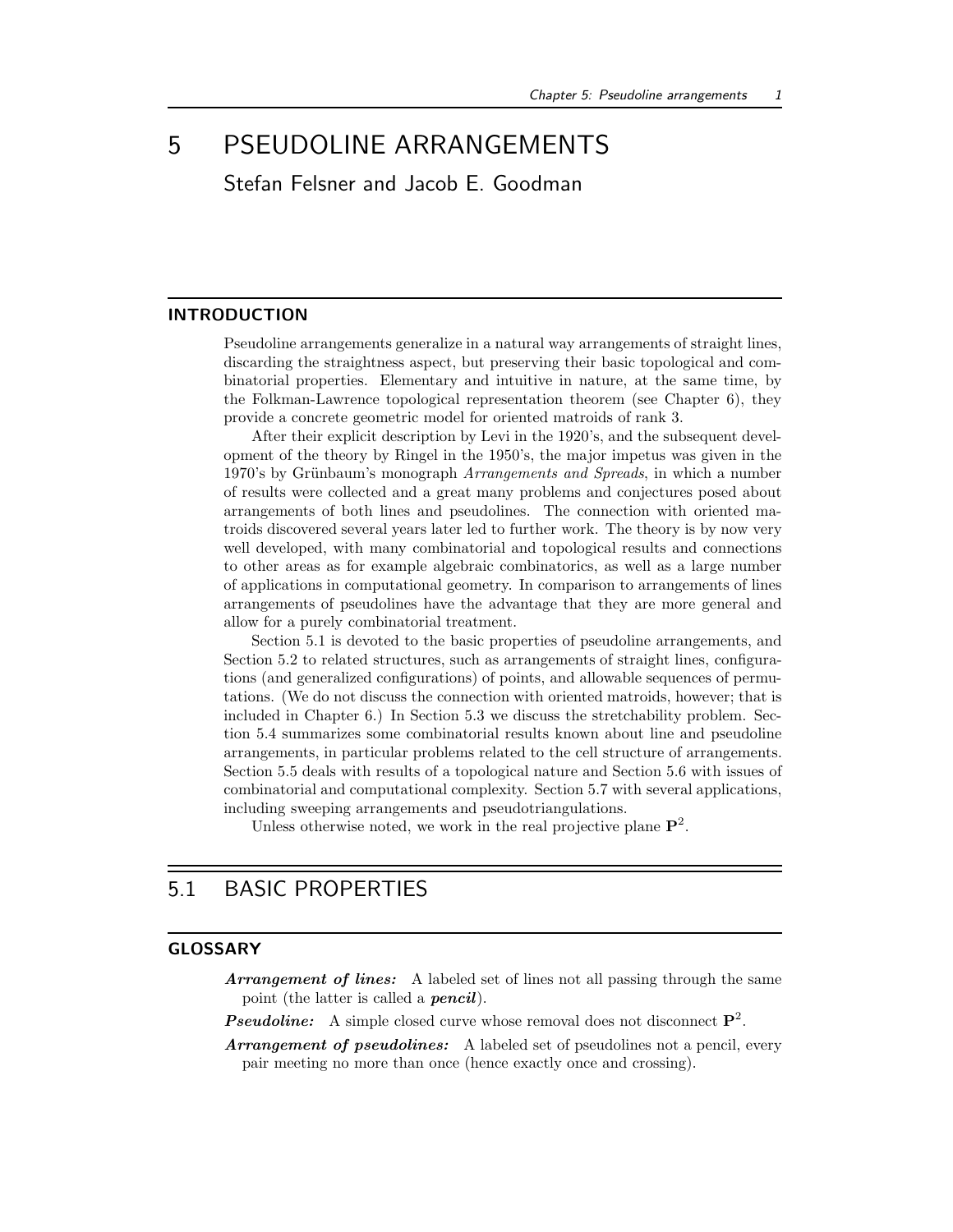- Isomorphic arrangements: Two arrangements such that the mapping induced by their labelings is an isomorphism of the cell complexes into which they partition P 2 . (Isomorphism classes of pseudoline arrangements correspond to reorientation classes of oriented matroids of rank 3; see Chapter 6.)
- **Stretchable:** A pseudoline arrangement isomorphic to an arrangement of straight lines. Figure 5.1.1 illustrates what was once believed to be an arrangement of straight lines, but which was later proven not to be stretchable. We will see in Section 5.6 that most pseudoline arrangements, in fact, are not stretchable.



FIGURE 5.1.1 An arrangement of 10 pseudolines, each containing 3 triple points; the arrangement is nonstretchable.

Vertex: The intersection of two or more pseudolines in an arrangement.

- **Simple arrangement:** An arrangement (of lines or pseudolines) in which there is no vertex where three or more pseudolines meet.
- Euclidean arrangement of pseudolines: An arrangement of x-monotone curves in the Euclidean plane, every pair meeting exactly once and crossing there. In this case the canonical labeling of the pseudolines is using  $1, \ldots, n$  in upward order on the left and in downward order on the right.
- Wiring diagram: A Euclidean arrangement of pseudolines consisting of piecewise linear "wires". The wires (pseudolines) are horizontal except for small neighborhoods of their crossings with other wires; see Figure 5.1.2 for an example.



FIGURE 5.1.2 A wiring diagram.

> A fundamental tool in working with arrangements of pseudolines, which takes the place of the fact that two points determine a line, is the following.

## THEOREM 5.1.1 Levi Enlargement Lemma [Lev26]

If  $\mathcal{A} = \{L_1, \ldots, L_n\}$  is an arrangement of pseudolines and  $p, q \in \mathbf{P}^2$  are two distinct points not on the same member of  $A$ , there is a pseudoline  $L$  passing through  $p$  and  $q$ such that  $A \cup \{L\}$  is an arrangement.

Theorem 5.1.1 has been shown by Goodman and Pollack [GP81b] not to extend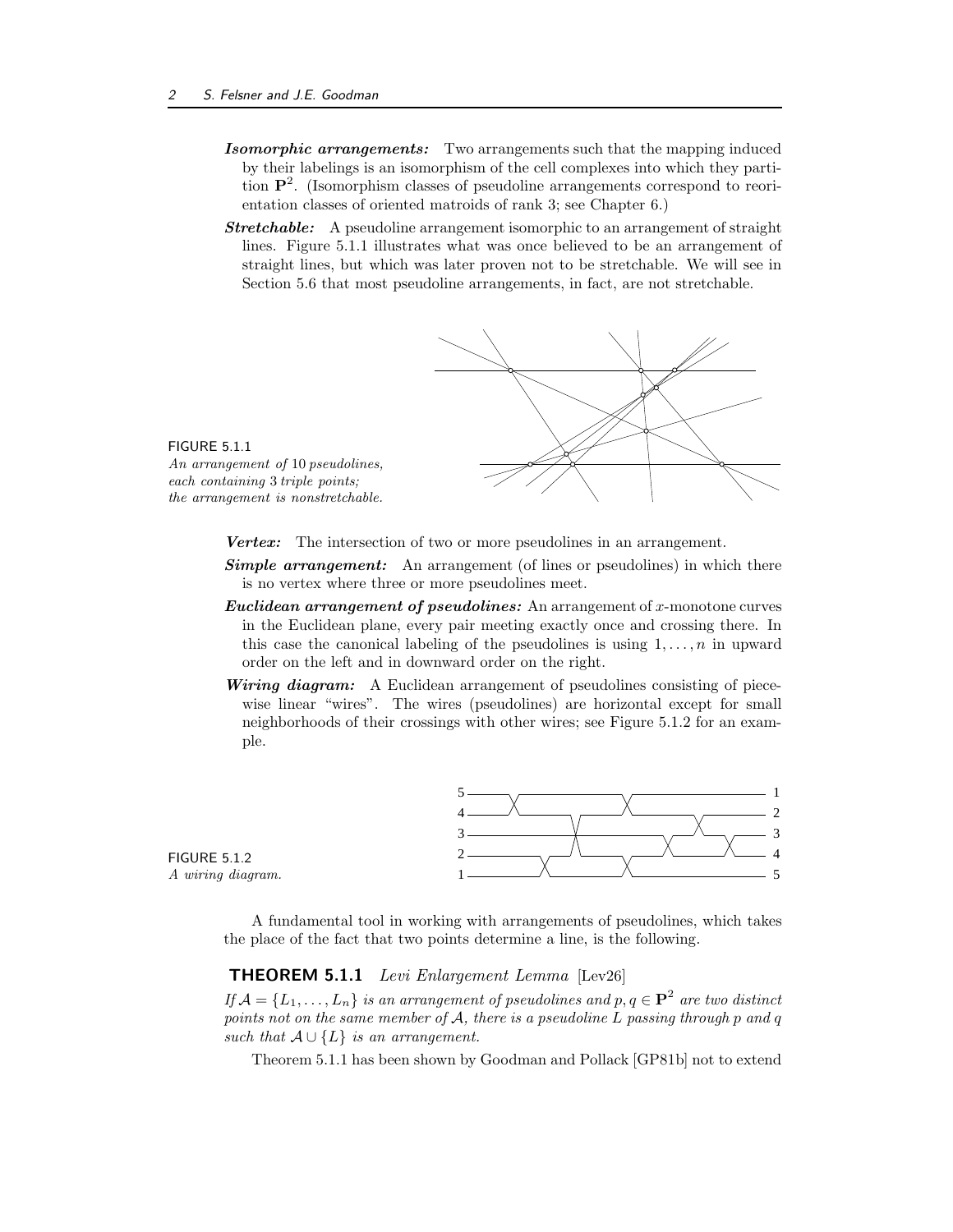to arrangements of pseudohyperplanes. It has, however, been extended in [SH91] to the case of "2-intersecting curves" with three given points. But it does not extend to k-intersecting curves with  $k + 1$  given points for  $k > 2$ .

The Levi Enlargement Lemma is used to prove generalizations of a number of convexity results on arrangements of straight lines, duals of statements perhaps better known in the setting of configurations of points: Helly's theorem, Radon's theorem, Carathéodory's theorem, Kirchberger's theorem, the Hahn-Banach theorem, the Krein-Milman theorem, and Tverberg's generalization of Radon's theorem (cf. Chapter 4). To state two of these we need another definition. If  $A$  is an arrangement of pseudolines and p is a point not contained in any member of  $A, L \in \mathcal{A}$ is in the **p-convex hull** of  $\mathcal{B} \subset \mathcal{A}$  if every path from p to a point of L meets some member of  $\beta$ .

#### **THEOREM 5.1.2** Helly's theorem for pseudoline arrangements [GP82a]

If  $A_1, \ldots, A_n$  are subsets of an arrangement A of pseudolines, and p is a point not on any pseudoline of A such that, for any  $i, j, k, \mathcal{A}$  contains a pseudoline in the p-convex hull of each of  $\mathcal{A}_i$ ,  $\mathcal{A}_j$ ,  $\mathcal{A}_k$ , then there is an extension  $\mathcal{A}'$  of  $\mathcal A$  containing a pseudoline lying in the p-convex hull of each of  $A_1, \ldots, A_n$ .

**THEOREM 5.1.3** Tverberg's theorem for pseudoline arrangements [Rou88b] If  $\mathcal{A} = \{L_1, \ldots, L_n\}$  is a pseudoline arrangement with  $n \geq 3m - 2$ , and p is a point not on any member of  $A$ , then  $A$  can be partitioned into subarrangements  $\mathcal{A}_1,\ldots,\mathcal{A}_m$  and extended to an arrangement  $\mathcal{A}'$  containing a pseudoline lying in the p-convex hull of  $A_i$  for every  $i = 1, \ldots, m$ .

Some of these convexity theorems, but not all, extend to higher dimensional arrangements; see [BLS<sup>+</sup>99, Sections 9.2,10.4] and Section 22.3 of this Handbook.

Planar graphs admit straight line drawings, from this it follows that the pseudolines in an arrangement may be drawn as polygonal lines, with bends only at vertices. Eppstein [Epp14] investigates such drawings on small grids. Related is the following by now classical representation, which will be discussed further in Section 5.2.

## **THEOREM 5.1.4**  $[G_{00}80]$

Every arrangement of pseudolines is isomorphic to a wiring diagram.

Theorem 5.1.4 is used in proving the following duality theorem, which extends to the setting of pseudolines the fundamental duality theorem between lines and points in the projective plane.

## THEOREM 5.1.5 [Goo80]

Given an arrangement A of pseudolines and a set S of points in  $\mathbf{P}^2$ , there is a point set  $\hat{A}$  and a pseudoline arrangement  $\hat{S}$  so that a point  $p \in S$  lies on a pseudoline  $L \in \mathcal{A}$  if and only if the dual point  $\hat{L}$  lies on the dual pseudoline  $\hat{p}$ .

## **THEOREM 5.1.6** [AS05]

For Euclidean arrangements, the result of Theorem 5.1.5 holds with the additional property that the duality preserves above-below relationships as well.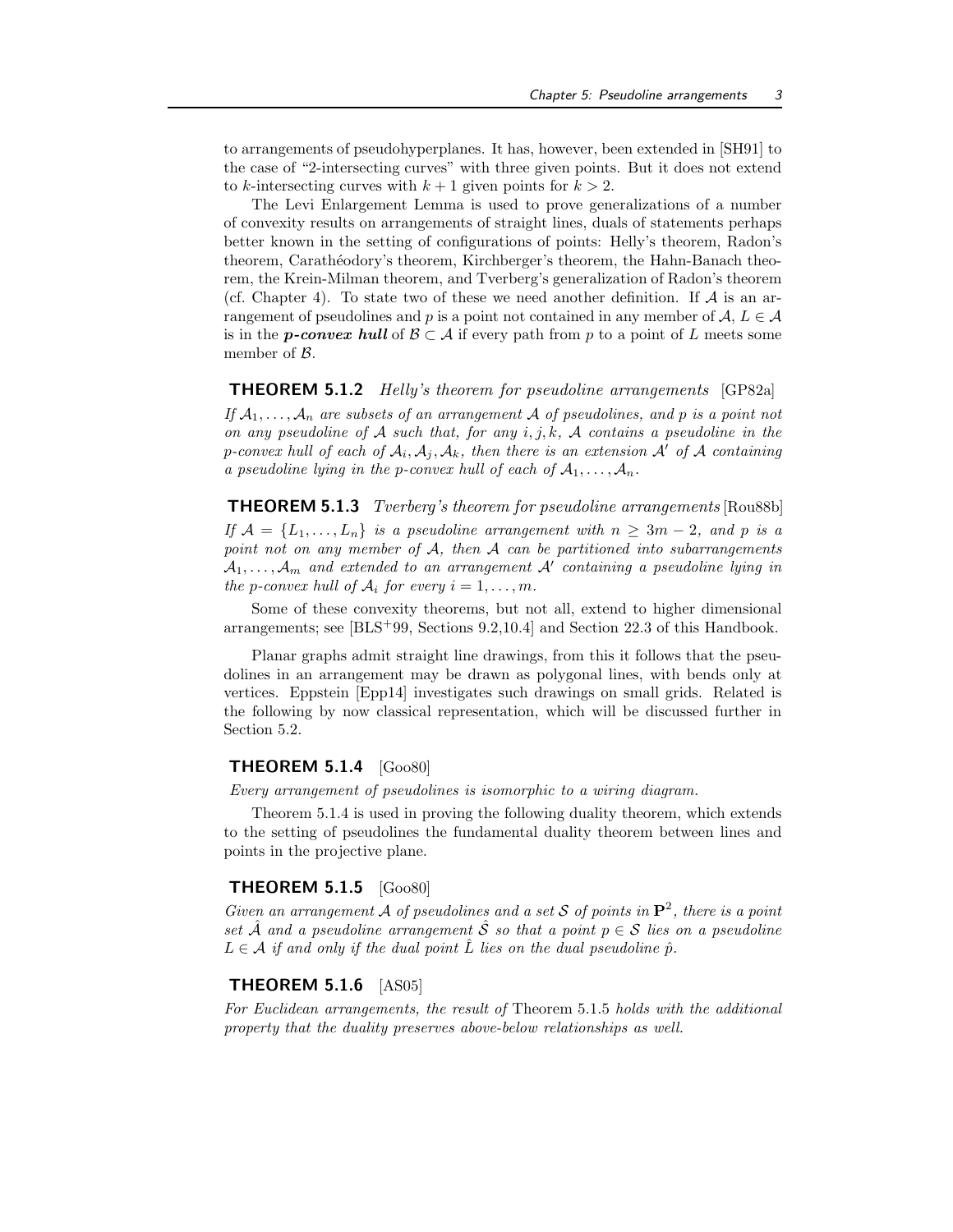# 5.2 RELATED STRUCTURES

## GLOSSARY

- Circular sequence of permutations: A doubly infinite sequence of permutations of  $1, \ldots, n$  associated with an arrangement A of lines  $L_1, \ldots, L_n$  by sweeping a directed line across  $A$ ; see Figure 5.2.3 and the corresponding sequence below.
- **Local equivalence:** Two circular sequences of permutations are locally equivalent if, for each index  $i$ , the order in which it switches with the remaining indices is either the same or opposite.
- Local sequence of unordered switches: In a Euclidean arrangement (wiring diagram), the permutation  $\alpha_i$  given by the order in which the remaining pseudolines cross the ith pseudoline of the arrangement. In Figure 5.1.2, for example,  $\alpha_1$  is  $(2,\{3,5\},4)$ .
- **Configuration of points:** A (labeled) family  $S = \{p_1, \ldots, p_n\}$  of points, not all collinear, in  $\mathbf{P}^2$ .
- **Order type** of a configuration  $S$ : The mapping that assigns to each ordered triple  $i, j, k \text{ in } \{1, \ldots, n\}$  the orientation of the triple  $(p_i, p_j, p_k)$ .
- **Combinatorial equivalence:** Configurations  $S$  and  $S'$  are combinatorially equivalent if the set of permutations of  $1, \ldots, n$  obtained by projecting S onto every line in general position agrees with the corresponding set for  $\mathcal{S}'$ .
- **Generalized configuration:** A finite set of points in  $\mathbf{P}^2$ , together with an arrangement of pseudolines such that each pseudoline contains at least two of the points and for each pair of points there is a connecting pseudoline. Also called a *pseudoconfiguration*. For an example see Figure 5.2.1.



FIGURE 5.2.1 A generalized configuration of 5 points, this example is known as the bad pentagon.

> Allowable sequence of permutations: A doubly infinite sequence of permutations of  $1, \ldots, n$  satisfying the three conditions of Theorem 5.2.1. It follows from those conditions that the sequence is periodic of length  $\leq n(n-1)$ , and that its period has length  $n(n-1)$  if and only if the sequence is *simple*, i.e., each move consists of the switch of a single pair of indices.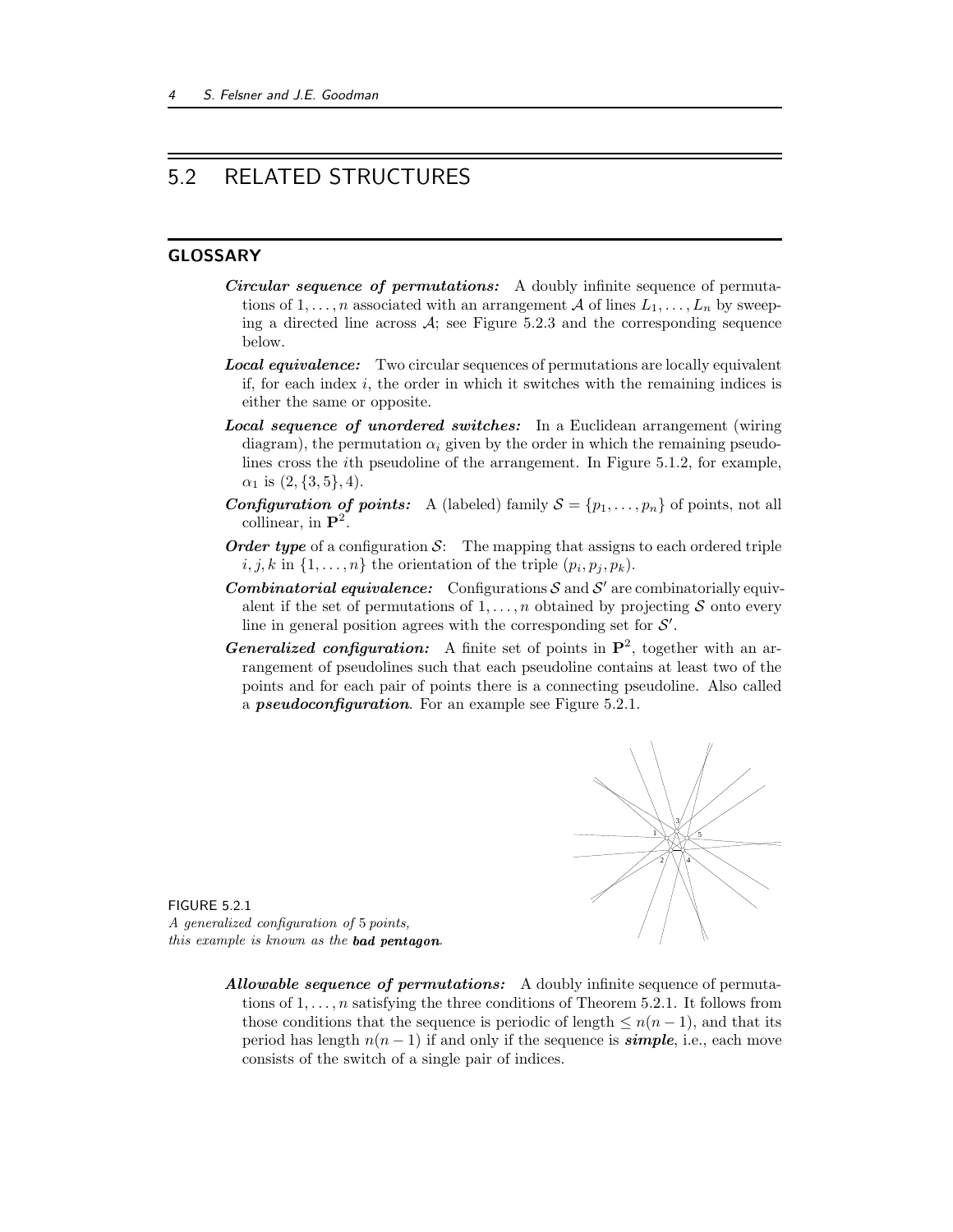#### ARRANGEMENTS OF STRAIGHT LINES

Much of the work on pseudoline arrangements has been motivated by problems involving straight line arrangements. In some cases the question has been whether known results in the case of lines really depended on the straightness of the lines; for many (but not all) combinatorial results the answer has turned out to be negative. In other cases, generalization to pseudolines (or, equivalently, reformulations in terms of allowable sequences of permutations) has permitted the solution of a more general problem where none was known previously in the straight case. Finally, pseudolines have turned out to be more useful than lines for certain algorithmic applications; this will be discussed in Section 5.7.

For arrangements of straight lines, there is a rich history of combinatorial results, some of which will be summarized in Section 5.4. Much of this is discussed in  $[Grii72]$ .

Line arrangements are often classified by isomorphism type. For (unlabeled) arrangements of five lines, for example, Figure 5.2.2 illustrates the four possible isomorphism types, only one of which is simple.

FIGURE 5.2.2 The 4 isomorphism types of arrangements of 5 lines.



There is a second classification of line arrangements, which has proven quite useful for certain problems. If a distinguished point not on any line of the arrangement is chosen to play the part of the "vertical point at infinity," we can think of the arrangement  $A$  as an arrangement of nonvertical lines in the Euclidean plane, and of  $P_{\infty}$  as the "upward direction." Rotating a directed line through  $P_{\infty}$  then amounts to sweeping a directed vertical line through  $A$  from left to right (say). We can then note the order in which this directed line cuts the lines of  $A$ , and we arrive at a periodic sequence of permutations of  $1, \ldots, n$ , known as the *circular* sequence of permutations belonging to A (depending on the choice of  $P_{\infty}$  and the direction of rotation). This sequence is actually doubly infinite, since the rotation of the directed line through  $P_{\infty}$  can be continued in both directions. For the arrangement in Figure 5.2.3, for example, the circular sequence is

 $\mathcal{A}: \quad \dots 12345 \frac{12,45}{21354} \frac{135}{25314} \frac{25,14}{25,14} \frac{52341}{2341} \frac{234}{34321} \dots$ 

We have indicated the "moves" between consecutive permutations.

### THEOREM 5.2.1 [GP84]

A circular sequence of permutations arising from a line arrangement has the following properties:

- (i) The move from each permutation to the next consists of the reversal of one or more nonoverlapping adjacent substrings;
- (ii) After a move in which i and j switch, they do not switch again until every other pair has switched;
- (iii)  $1, \ldots, n$  do not all switch simultaneously with each other.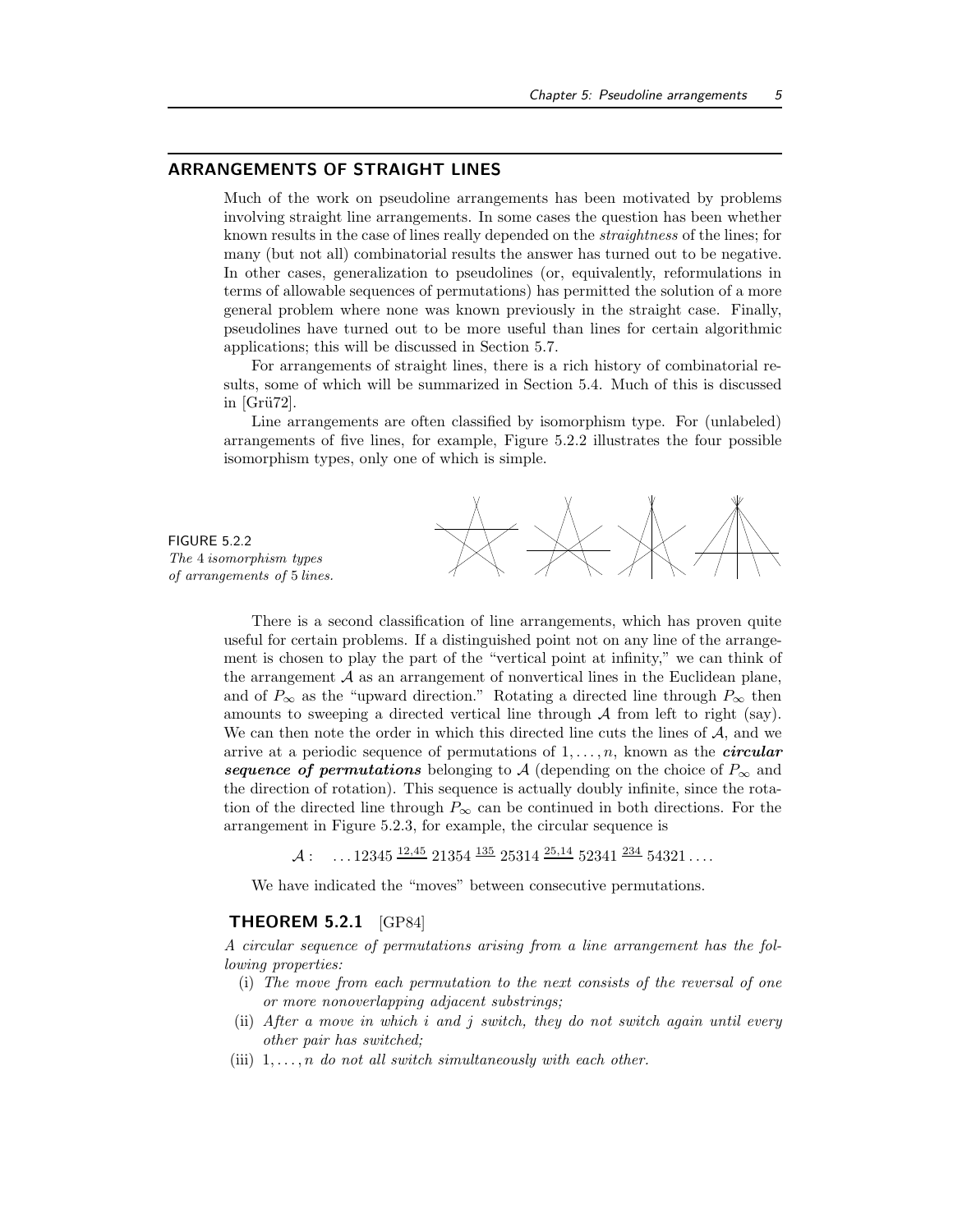

FIGURE 5.2.3

If two line arrangements are isomorphic, they may have different circular sequences, depending on the choice of  $P_{\infty}$  (and the direction of rotation). We do have, however,

## THEOREM 5.2.2 [GP84]

If A and A' are arrangements of lines in  $\mathbf{P}^2$ , and  $\Sigma$  and  $\Sigma'$  are any circular sequences of permutations corresponding to  $A$  and  $A'$ , then  $A$  and  $A'$  are isomorphic if and only if  $\Sigma$  and  $\Sigma'$  are locally equivalent.

## CONFIGURATIONS OF POINTS

Under projective duality, arrangements of lines in  $\mathbf{P}^2$  correspond to configurations of points. Some questions seem more natural in this setting of points, however, such as the Sylvester-Erdős problem about the existence of a line with only two points (ordinary line), and Scott's question whether  $n$  noncollinear points always determine at least  $2|n/2|$  directions. These problems are discussed in Chapter 1 of this Handbook.

Corresponding to the classification of line arrangements by isomorphism type, it turns out that the "dual" classification of point configurations is by order type.

## THEOREM 5.2.3 [GP84]

If A and A' are arrangements of lines in  $\mathbf{P}^2$  and S and S' the point sets dual to them, then A and A' are isomorphic if and only if S and S' have the same (or opposite) order types.

From a configuration of points one also derives a circular sequence of permutations in a natural way, by projecting the points onto a rotating line The sequence for the arrangement in Figure 5.2.3 comes from the configuration in Figure 5.2.4 in this way. Circular sequences yield a finer classification than order type; the order types of two point sets may be identical while their circular sequences are different.

It follows from projective duality that

#### THEOREM 5.2.4 [GP82b]

A sequence of permutations is realizable as the circular sequence of a set of points if and only if it is realizable as the sequence of an arrangement of lines.

The circular sequence of a point configuration can be reconstructed from the set of permutations obtained by projecting it in the directions that are not spanned by the points. The corresponding result in higher dimensions is useful (there the circular sequence generalizes to a somewhat unwieldy cell decomposition of a sphere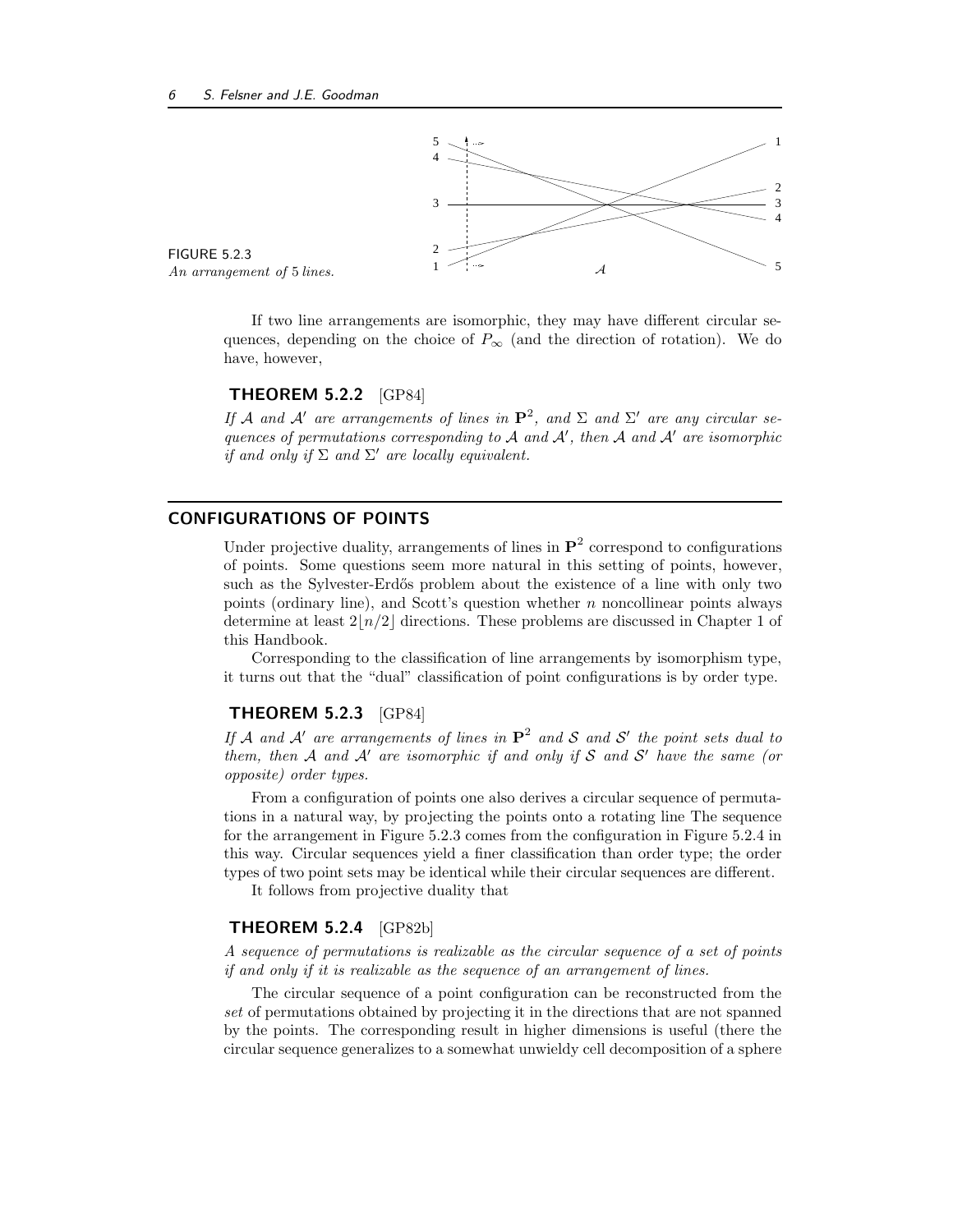

FIGURE 5.2.4 A configuration of 5 points and its circular sequence.

with a permutation associated with every cell), since it means that all one really needs to know is the set of permutations; how they fit together can then be determined. Chapter 1 of this Handbook is concerned with results and some unsolved problems on point configurations.

## GENERALIZED CONFIGURATIONS

Just as pseudoline arrangements generalize arrangements of straight lines, generalized configurations provide a generalization of configurations of points.

For example, a circular sequence for the generalized configuration in Figure 5.2.1, which is determined by the cyclic order in which the connecting pseudolines meet a distinguished pseudoline (in this case the "pseudoline at infinity"), is

 $\ldots 12345$   $^{34}$  12435  $^{12}$  21435  $^{14}$  24135  $^{35}$  24513  $^{24}$  42513  $^{25}$  45213  $^{13}$  45231  $^{23}$  45231  $^{45}$  54321  $\ldots$ 

Another generalization of a point configuration is given by an abstraction of the order type. Intuitively an **abstract order type** prescribes an orientation clockwise, collinear, or counterclockwise, for triples of elements (points). The concept can be formalized by defining a (projective) abstract order type as a reorientation class of oriented matroids of rank 3. From the Folkman-Lawrence topological representation theorem it follows that abstract order types and pseudoline arrangements are the same. When working with abstract order types it is convenient to choose a line at infinity to get a Euclidean arrangement. In the Euclidean arrangement each triple of lines forms a subarrangement equivalent to one of the three arrangements shown in Figure 5.2.5; they tell whether the orientation of the corresponding triple of 'points' is clockwise, collinear or counterclockwise.

## FIGURE 5.2.5 The Euclidean arrangements of  $3$  lines.



Knuth [Knu92] proposed an axiomatization of (Euclidean) abstract order types in general position (no collinearities) with five axioms. He calls a set together with a ternary predicate obeying the axioms a CC system.

As in the case of circular sequences and order types we observe that generalized configurations yield a finer classification than abstract order types.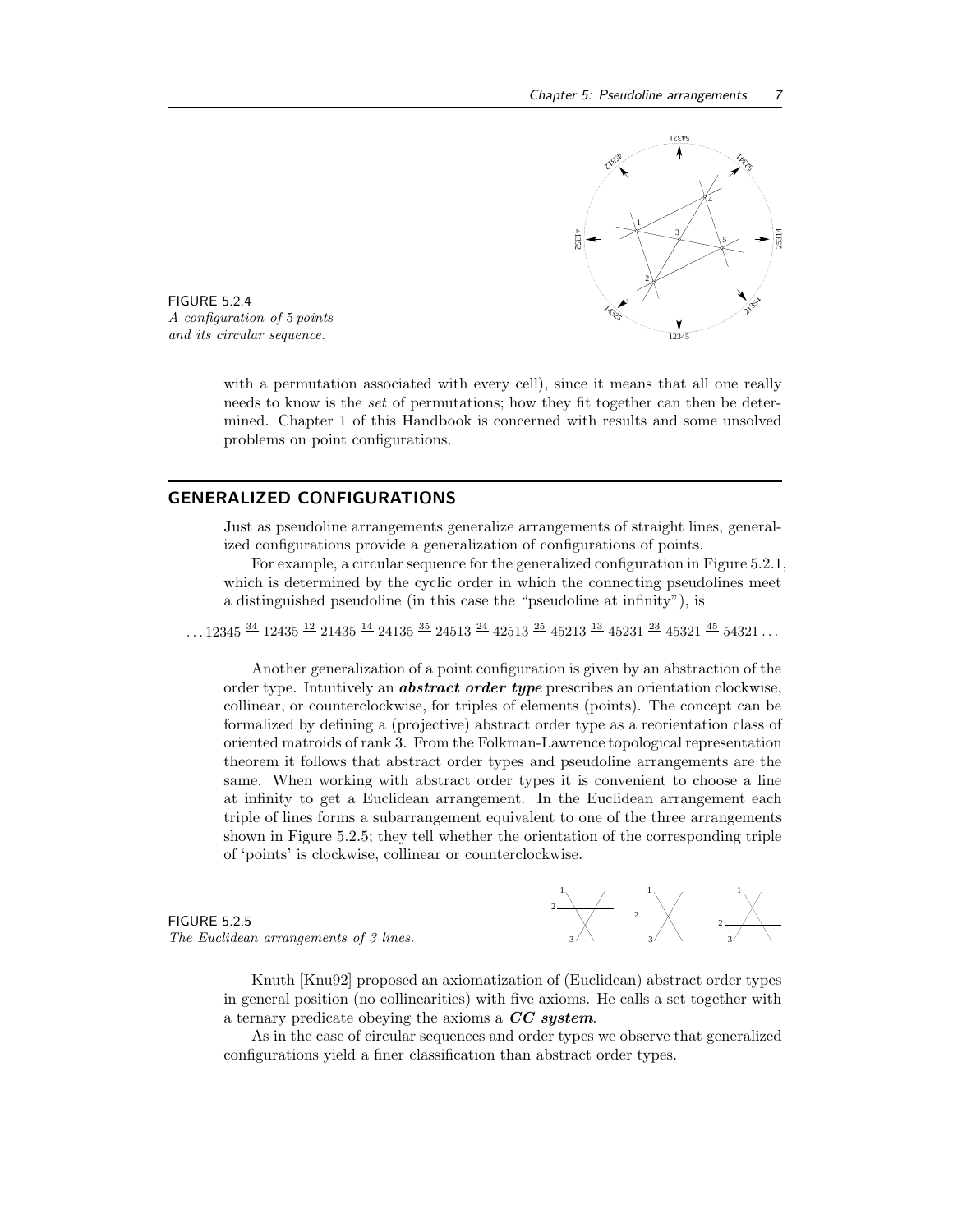## ALLOWABLE SEQUENCES

An allowable sequence of permutations is a combinatorial abstraction of the circular sequence of permutations associated with an arrangement of lines or a configuration of points. We can define, in a natural way, a number of geometric concepts for allowable sequences, such as collinearity, betweenness, orientation, extreme point, convex hull, semispace, convex n-gon, parallel, etc [GP80a]. Not all allowable sequences are realizable, however, the smallest example being the sequence corresponding to Figure 5.2.1. A realization of this sequence would have to be a drawing of the bad pentagon of Figure 5.2.1 with straight lines, and it is not hard to prove that this is impossible; a proof of the nonrealizability of a larger class of allowable sequences can be found in [GP80a].

Allowable sequences provide a means of rephrasing many geometric problems about point configurations or line arrangements in combinatorial terms. For example, Scott's conjecture on the minimum number of directions determined by  $n$  lines has the simple statement: "Every allowable sequence of permutations of  $1, \ldots, n$ has at least  $2\lfloor n/2 \rfloor$  moves in a half-period." It was proved in this more general form by Ungar [Ung82], and the proof of the original Scott conjecture follows as a corollary; see also  $\text{[Jam85]}, \text{[BLS}^+99, \text{Section 1.11}],$  and  $\text{[AZ99, Chapter 9]}$ .

The Erd˝os-Szekeres problem (see Chapter 1 of this Handbook) looks as follows in this more general combinatorial formulation:

## **PROBLEM 5.2.5** Generalized Erdős-Szekeres Problem [GP81a]

What is the minimum n such that for every simple allowable sequence  $\Sigma$  on  $1, \ldots, n$ , there are k indices with the property that each occurs before the other  $k-1$  in some term of  $\Sigma$ ?

Allowable sequences arise from Euclidean pseudoline arrangements by sweeping a line across from left to right, just as with an arrangement of straight lines, and they arise as well from generalized configurations just as from configurations of points. In fact, the following theorem is just a restatement of Theorem 5.1.5.

#### THEOREM 5.2.6 [GP84]

Every allowable sequence of permutations can be realized both by an arrangement of pseudolines and by a generalized configuration of points.

Half-periods of allowable sequences correspond to Euclidean arrangements; they can be assumed to start with the identity permutation and to end with the reverse of the identity. If the sequence is simple it is the same as a reduced decomposition of the reverse of the identity in the Coxeter group of type A (symmetric group). Theorem 5.6.1 below was obtained in this context.

#### WIRING DIAGRAMS

Wiring diagrams provide the simplest "geometric" realizations of allowable sequences. To realize the sequence

 $A:$  ...12345  $\frac{45}{2}$  12354  $\frac{12}{21354}$   $\frac{135}{25314}$   $\frac{25,14}{25,14}$  52341  $\frac{23}{25}$  53241  $\frac{24}{25}$  53421  $\frac{34}{21}$  54321 ...

for example, simply start with horizontal "wires" labeled  $1, \ldots, n$  in (say) increasing order from bottom to top, and, for each move in the sequence, let the corresponding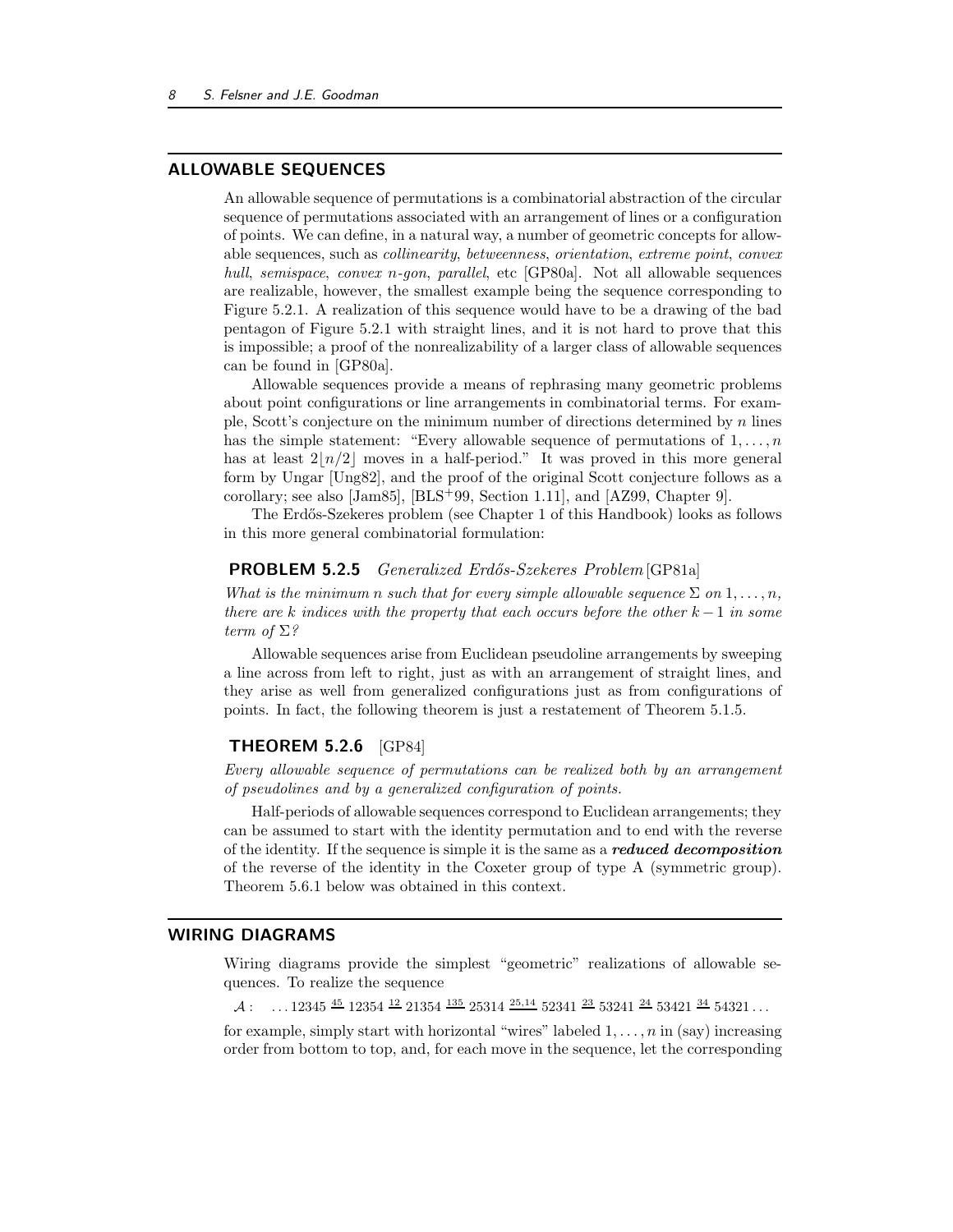wires cross. This gives the wiring diagram of Figure 5.1.2, and at the end the wires have all reversed order. (It is then easy to extend the curves in both directions to the "line at infinity," thereby arriving at a pseudoline arrangement in  $\mathbf{P}^2$ .)

We have the following isotopy theorem for wiring diagrams.

#### THEOREM 5.2.7 [GP85]

If two wiring diagrams numbered  $1, \ldots, n$  in order are isomorphic as labeled pseudoline arrangements, then one can be deformed continuously to the other (or to its reflection) through wiring diagrams isomorphic as pseudoline arrangements.

Two arrangements are related by a **triangle-flip** if one is obtained from the other by changing the orientation of a triangular face, i.e., moving one of the three pseudolines that form the face across the intersection of two others.

### THEOREM 5.2.8 [Rin57]

Any two simple wiring diagrams numbered  $1, \ldots, n$  in order can be obtained from each other with a sequence of triangle-flips.

This result has well-known counterparts in the terminology of mutations for oriented matroids and Coxeter relations for reduced decompositions, see [BLS<sup>+</sup>99, Section 6.4].

If  $A$  and  $A'$  are simple wiring diagrams and there are exactly t triples of lines such that the orientations of the induced subarrangement in  $\mathcal A$  and  $\mathcal A'$  differ, then it may require more than t triangle-flips to get from  $A$  to  $A'$ ; an example is given in [FZ01].

Wiring diagrams have also been considered in the bi-colored setting. Let L be a simple wiring diagram consisting of  $n$  blue and  $n$  red pseudolines, and call a vertex P balanced if P is the intersection of a blue and a red pseudoline such that the number of blue pseudolines strictly above  $P$  equals the number of red pseudolines strictly above P (and hence the same holds for those strictly below P as well).

## THEOREM 5.2.9 [PP01]

A simple wiring diagram consisting of n blue and n red pseudolines has at least n balanced vertices, and this result is tight.

## LOCAL SEQUENCES AND CLUSTERS OF STARS

The following theorem (proved independently by Streinu and by Felsner and Weil) solves the "cluster of stars" problem posed in [GP84]; we state it here in terms of local sequences of wiring diagrams, as in [FW01].

#### **THEOREM 5.2.10** [Str97, FW01]

A set  $(\alpha_i)_{i=1,\ldots,n}$  with each  $\alpha_i$  a permutation of  $\{1,\ldots,i-1,i+1,\ldots,n\}$ , is the set of local sequences of unordered switches of a simple wiring diagram if and only if for all  $i < j < k$  the pairs  $\{i, j\}$ ,  $\{i, k\}$ ,  $\{j, k\}$  appear all in natural order or all in inverted order in  $\alpha_k$ ,  $\alpha_j$ ,  $\alpha_i$  (resp.).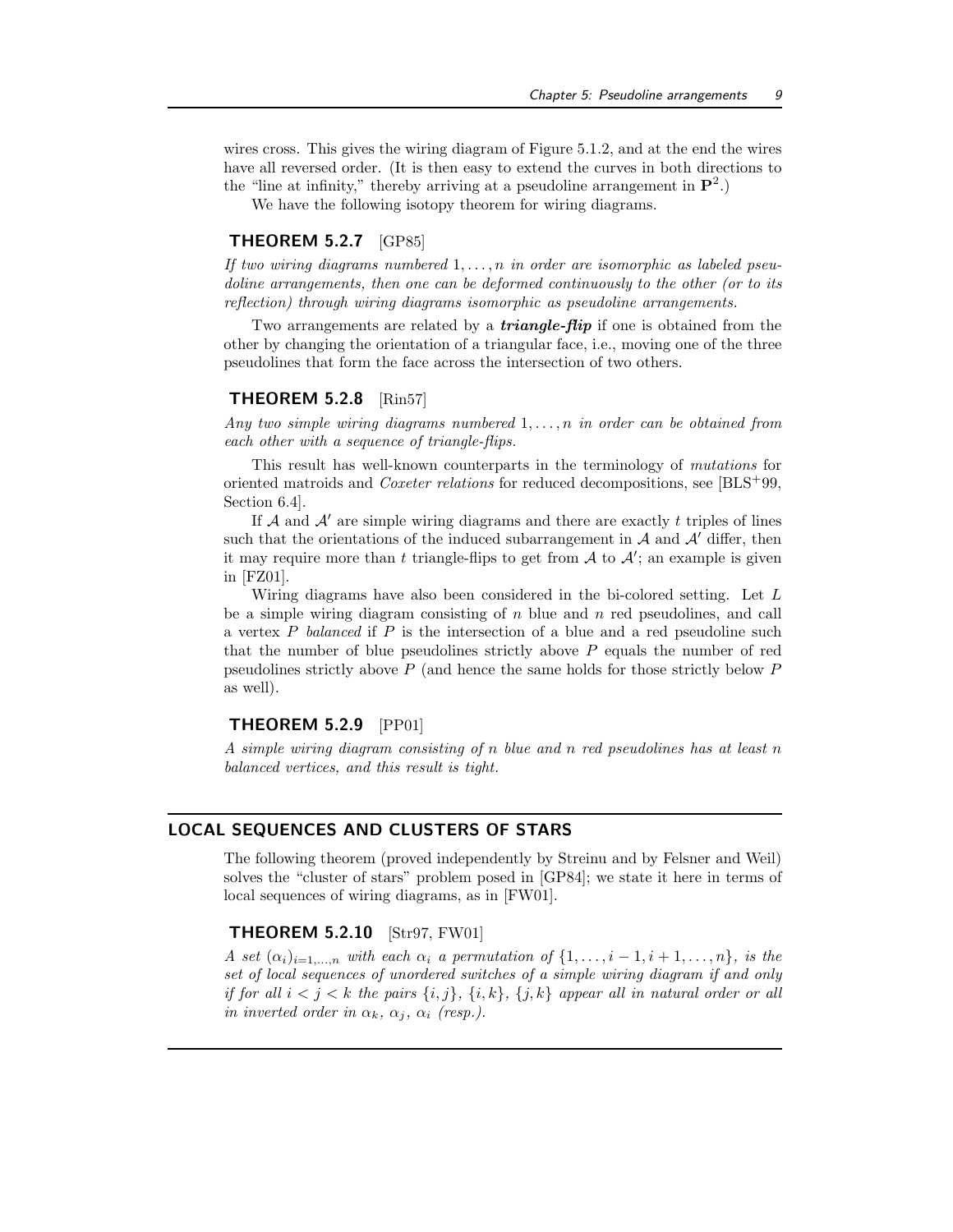## HIGHER DIMENSIONS

Just as isomorphism classes of pseudoline arrangements correspond to oriented matroids of rank 3, the corresponding fact holds for higher-dimensional arrangements, known as arrangements of pseudohyperplanes: they correspond to oriented matroids of rank  $d+1$  (see Theorem 6.2.4 in Chapter 6 of this Handbook).

It turns out, however, that in higher dimensions, generalized configurations of points are (surprisingly) more restrictive than such oriented matroids; thus it is only in the plane that "projective duality" works fully in this generalized setting; see [BLS<sup>+</sup>99, Section 5.3].

## 5.3 STRETCHABILITY

## STRETCHABLE AND NONSTRETCHABLE ARRANGEMENTS

Stretchability can be described in either combinatorial or topological terms:

**THEOREM 5.3.1** [BLS<sup>+</sup>99, Section 6.3]

Given an arrangement A or pseudolines in  $\mathbf{P}^2$ , the following are equivalent.

- (i) The cell decomposition induced by  $A$  is isomorphic to that induced by some arrangement of straight lines;
- (ii) Some homeomorphism of  $\mathbf{P}^2$  to itself maps every  $L_i \in \mathcal{A}$  to a straight line.



FIGURE 5.3.1 An arrangement that violates the theorem of Pappus.

Among the first examples observed of a nonstretchable arrangement of pseudolines was the non-Pappus arrangement of 9 pseudolines constructed by Levi: see Figure 5.3.1. Since Pappus's theorem says that points p, q, and r must be collinear if the pseudolines are straight, the arrangement in Figure 5.3.1 is clearly nonstretchable. A second example, involving 10 pseudolines, can be constructed similarly by violating Desargues's theorem.

Ringel showed how to convert the non-Pappus arrangement into a simple arrangement that was still nonstretchable. A symmetric drawing of it is shown in Figure 5.3.2.

Using allowable sequences, Goodman and Pollack proved the conjecture of Grünbaum that the non-Pappus arrangement has the smallest size possible for a nonstretchable arrangement: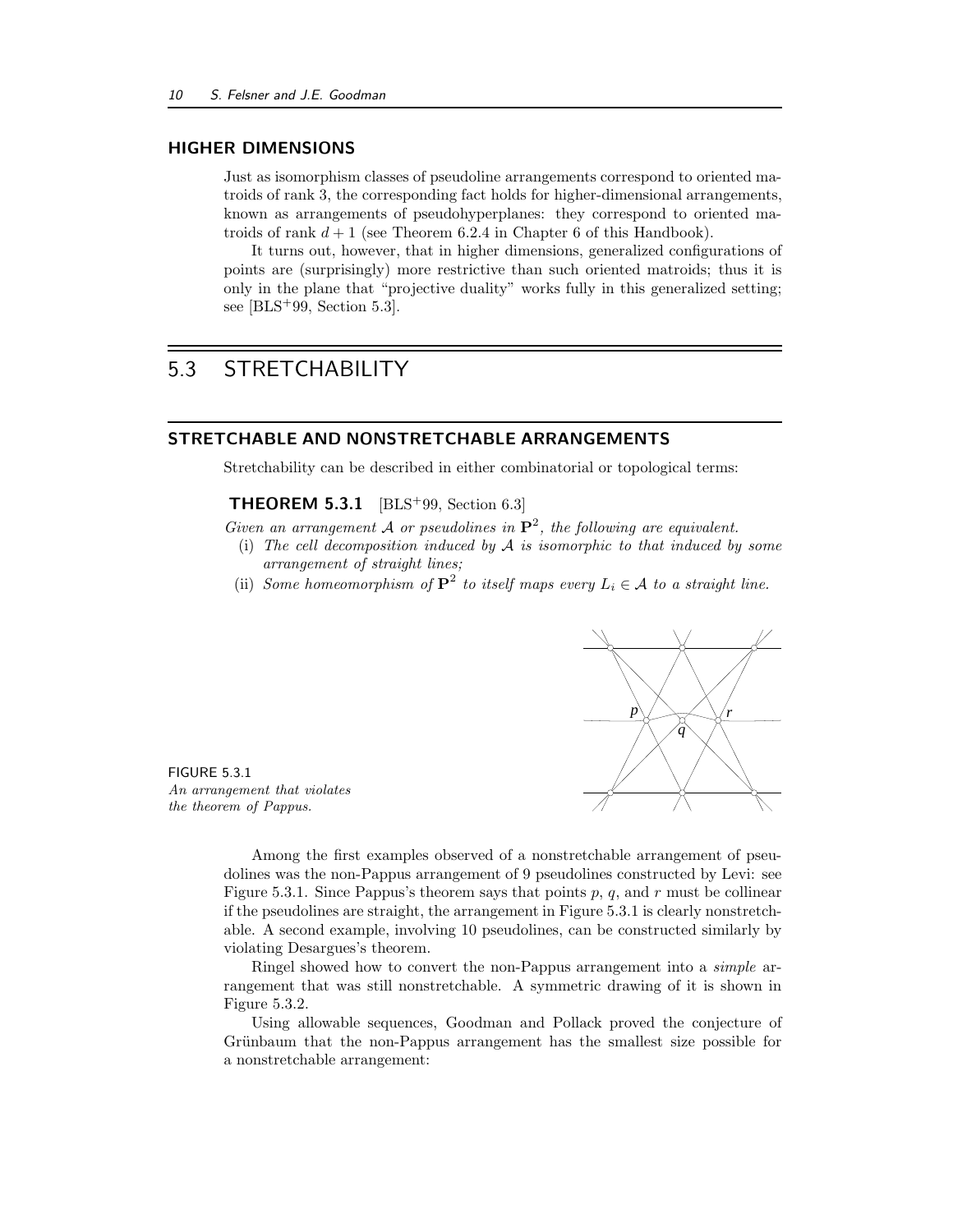

FIGURE 5.3.2 A simple nonstretchable arrangement of 9 pseudolines.

#### THEOREM 5.3.2 [GP80b]

Every arrangement of 8 or fewer pseudolines is stretchable.

In addition, Richter-Gebert proved that the non-Pappus arrangement is unique among simple arrangements of the same size.

## THEOREM 5.3.3 [Ric89]

Every simple arrangement of 9 pseudolines is stretchable, with the exception of the simple non-Pappus arrangement.

The "bad pentagon" of Figure 5.2.1, with extra points inserted to "pin down" the intersections of the sides and corresponding diagonals, provides another example of a nonstretchable arrangement. The bad pentagon was generalized in [GP80a] yielding an infinite family of nonstretchable arrangements that were proved, by Bokowski and Sturmfels [BS89a], to be "minor-minimal." This shows that stretchability of simple arrangements cannot be guaranteed by the exclusion of a finite number of "forbidden" subarrangements. A similar example was found by Haiman and Kahn; see [BLS<sup>+</sup>99, Section 8.3].

As for arrangements of more than 8 pseudolines, we have

#### THEOREM 5.3.4 [GPWZ94]

Let  $A$  be an arrangement of n pseudolines. If some face of  $A$  is bounded by at least  $n-1$  pseudolines, then A is stretchable.

Finally, Shor shows in [Sho91] that even if a stretchable pseudoline arrangement has a symmetry, it may be impossible to realize this symmetry in any stretching.

#### THEOREM 5.3.5 [Sho91]

There exists a stretchable, simple pseudoline arrangement with a combinatorial symmetry such that no isomorphic arrangement of straight lines has the same combinatorial symmetry.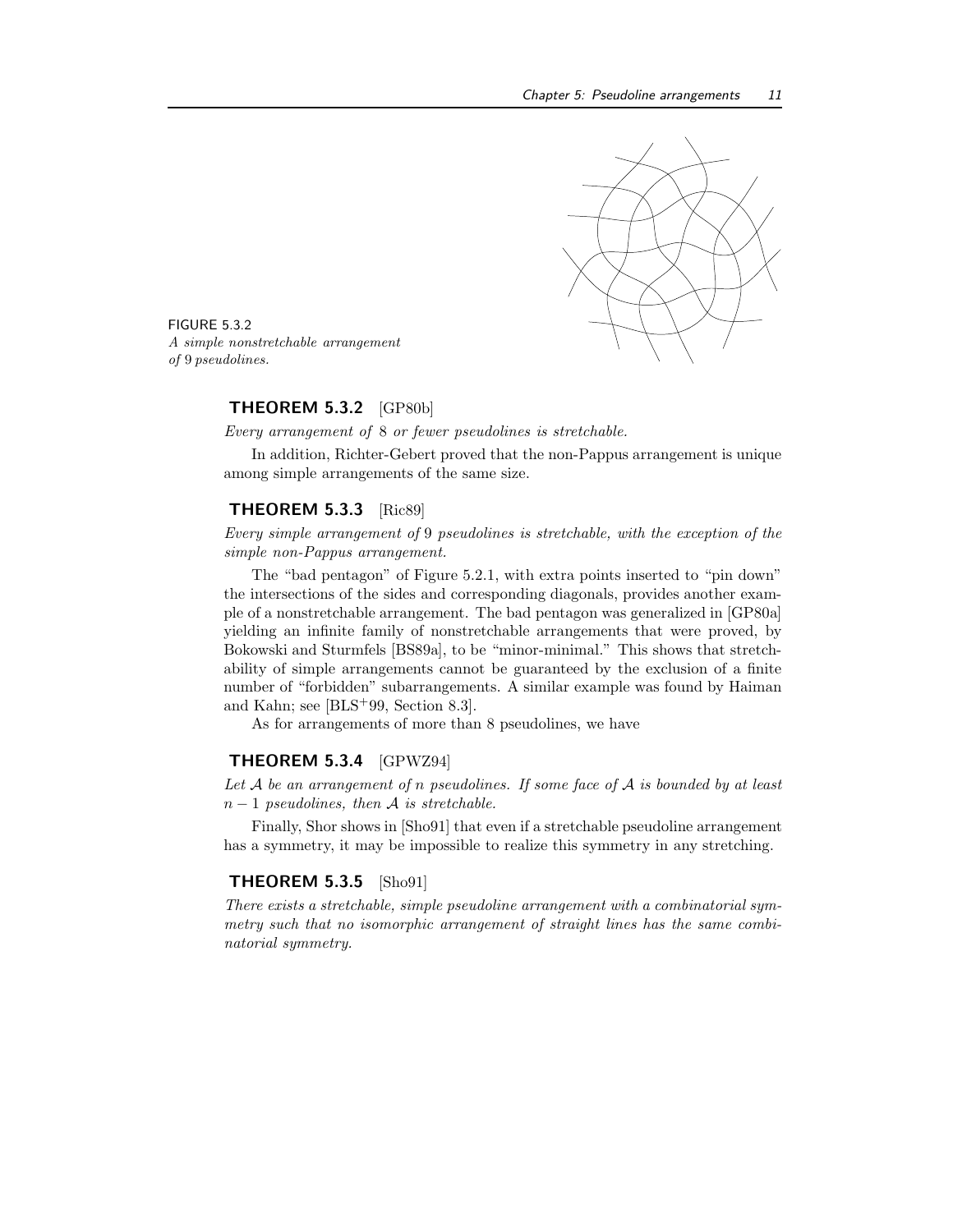## COMPUTATIONAL ASPECTS

Along with the Universality Theorem (Theorem 5.5.7 below), Mnev proved that the problem of determining whether a given arrangement of n pseudolines is stretchable is NP-hard, in fact as hard as the problem of solving general systems of polynomial equations and inequalities over  $\mathbb R$  (cf. Chapter 38 of this Handbook):

### **THEOREM 5.3.6** [Mnë85, Mnë88]

The stretchability problem for pseudoline arrangements is polynomially equivalent to the "existential theory of the reals" decision problem.

Shor [Sho91] presents a more compact proof of the NP-hardness result, by encoding a "monotone 3-SAT" formula in a family of suitably modified Pappus and Desargues configurations that turn out to be stretchable if and only if the corresponding formula is satisfiable. (See also [Ric96a].)

The following result provides an upper bound for the realizability problem.

#### **THEOREM 5.3.7** [BLS<sup>+</sup>99, Sections 8.4, A.5]

The stretchability problem for pseudoline arrangements can be decided in singly exponential time and polynomial space in the Turing machine model of complexity. The number of arithmetic operations needed is bounded above by  $2^{4n \log n + O(n)}$ .

The NP-hardness does not mean, however, that it is pointless to look for algorithms to determine stretchability, particularly in special cases. Indeed, a good deal of work has been done on this problem by Bokowski, in collaboration with Guedes de Oliveira, Pock, Richter-Gebert, Scharnbacher, and Sturmfels. Four main algorithmic methods have been developed to test for the realizability (or nonrealizability) of an oriented matroid, i.e., in the rank 3 case, the stretchability (respectively nonstretchability) of a pseudoline arrangement:

- (i) The *inequality reduction method:* this attempts to find a relatively small system of inequalities that still carries all the information about a given oriented matroid.
- (ii) The *solvability sequence method:* this attempts to find an elimination order with special properties for the coordinates in a potential realization of an order type.
- (iii) The **final polynomial method:** this attempts to find a bracket polynomial (cf. Chapter 62) whose existence will imply the nonrealizability of an order type.
- (iv) Bokowski's's rubber-band method: an elementary heuristic that has proven surprisingly effective in finding realizations [Bok08].

Not every realizable order type has a solvability sequence, but it turns out that every nonrealizable one does have a final polynomial, and an algorithm due to Lombardi [Lom90] can be used to find one. Fukuda et al. [FMM13] have refined the techniques and used them successfully for the enumeration of realizable oriented matroids with small parameters.

All of these methods extend to higher dimensions. For details about the first three, see [BS89b].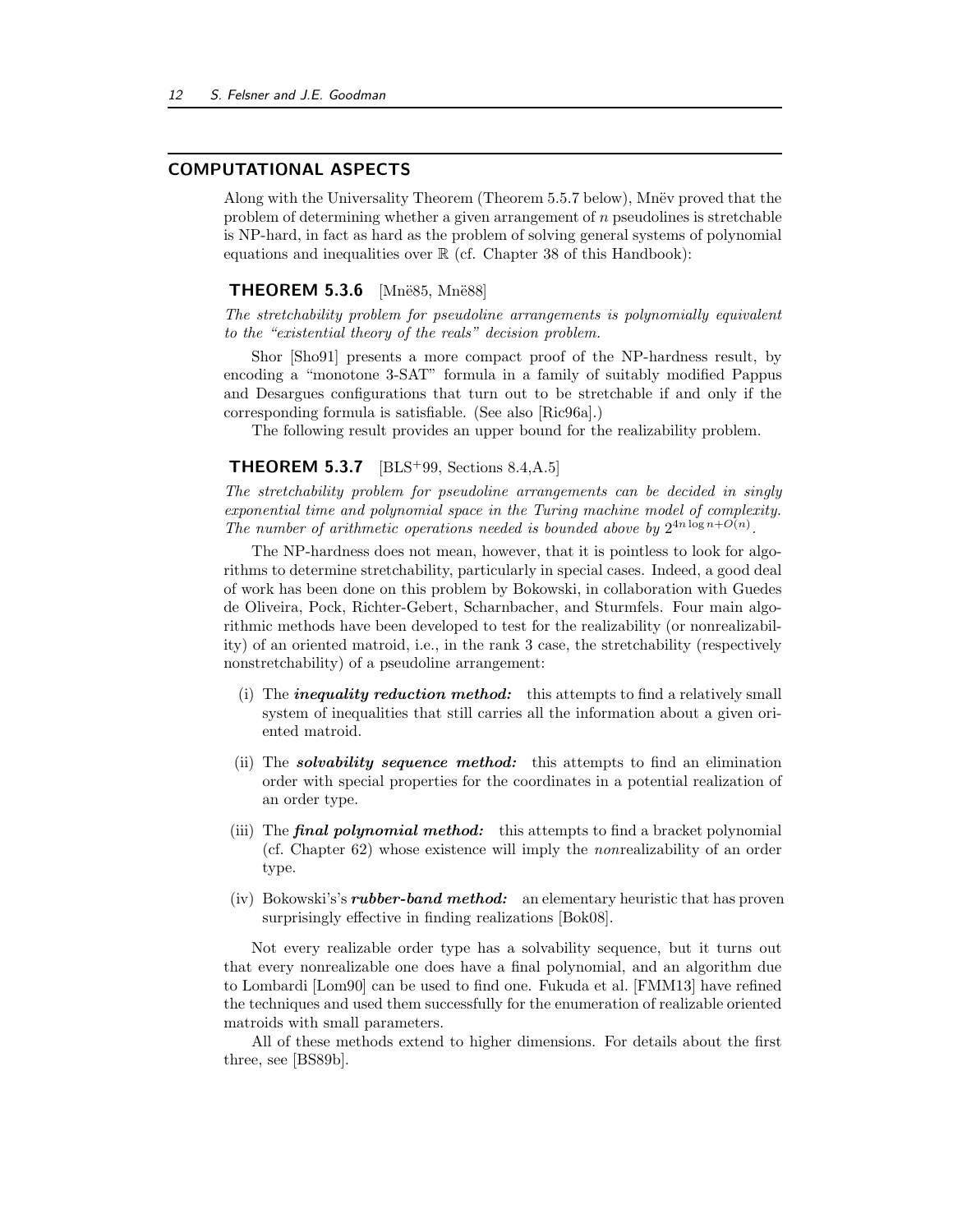## DISTINCTIONS BETWEEN LINES AND PSEUDOLINES

The asymptotic number of pseudoline arrangements is strictly larger than the number of line arrangements; see Table 5.6.2 below. Nevertheless, we know only very few combinatorial properties or algorithmic problems that can be used to distinguish between line and pseudoline arrangements.

Combinatorial properties of this type are given by the number of triangles in nonsimple arrangements.

The first such example was given by Roudneff in [Rou88a]. He proved the following statement that had been conjectured of Grünbaum: An arrangement of  $n$ lines with only  $n$  triangles is simple. However, there exist nonsimple arrangements of  $n$  pseudolines with only  $n$  triangles. An example of such an arrangement is obtained by "collapsing" the central triangle in Figure 5.3.2.

Felsner and Kriegel [FK99] describe examples of nonsimple Euclidean pseudoline arrangements with only  $2n/3$  triangles; see Figure 5.3.3. A theorem of Shannon [Sha79] (see also [Fel04, Thm. 5.18]), however, asserts that a Euclidean arrangement of n lines has at least  $n-2$  triangles. Hence the examples from [FK99] are nonstretchable.



FIGURE 5.3.3 A nonsimple Euclidean arrangement of 12 pseudolines with 8 triangles.

Recently applications of the polynomial method to problems in incidence geometry have led to some breakthroughs cf. Chapter 7. The improved bounds apply only to line arrangements. This may open the door to a range of additional properties that distinguish between lines and pseudolines. Candidates could be the number of ordinary points or the constant for the strong Dirac conjecture; see [LPS14].

Another candidate problem where pseudolines and lines may behave differently is the maximum length of x-monotone paths, see Theorem 5.4.14.

Steiger and Streinu [SS94] consider the problem of x-sorting line or pseudoline intersections, i.e., determining the order of the x-coordinates of the intersections of the lines or pseudolines in a Euclidean arrangement. They prove that in comparisonbased sorting the vertices of a simple arrangement of  $n$  lines can be x-sorted with  $O(n^2)$  comparisons while the x-sorting of vertices of a simple arrangement of n pseudolines requires at least  $\Omega(n^2 \log n)$  comparisons. The statement for pseudolines is a corollary of Theorem  $5.6.1$ , i.e., based on the number of possible x-sortings.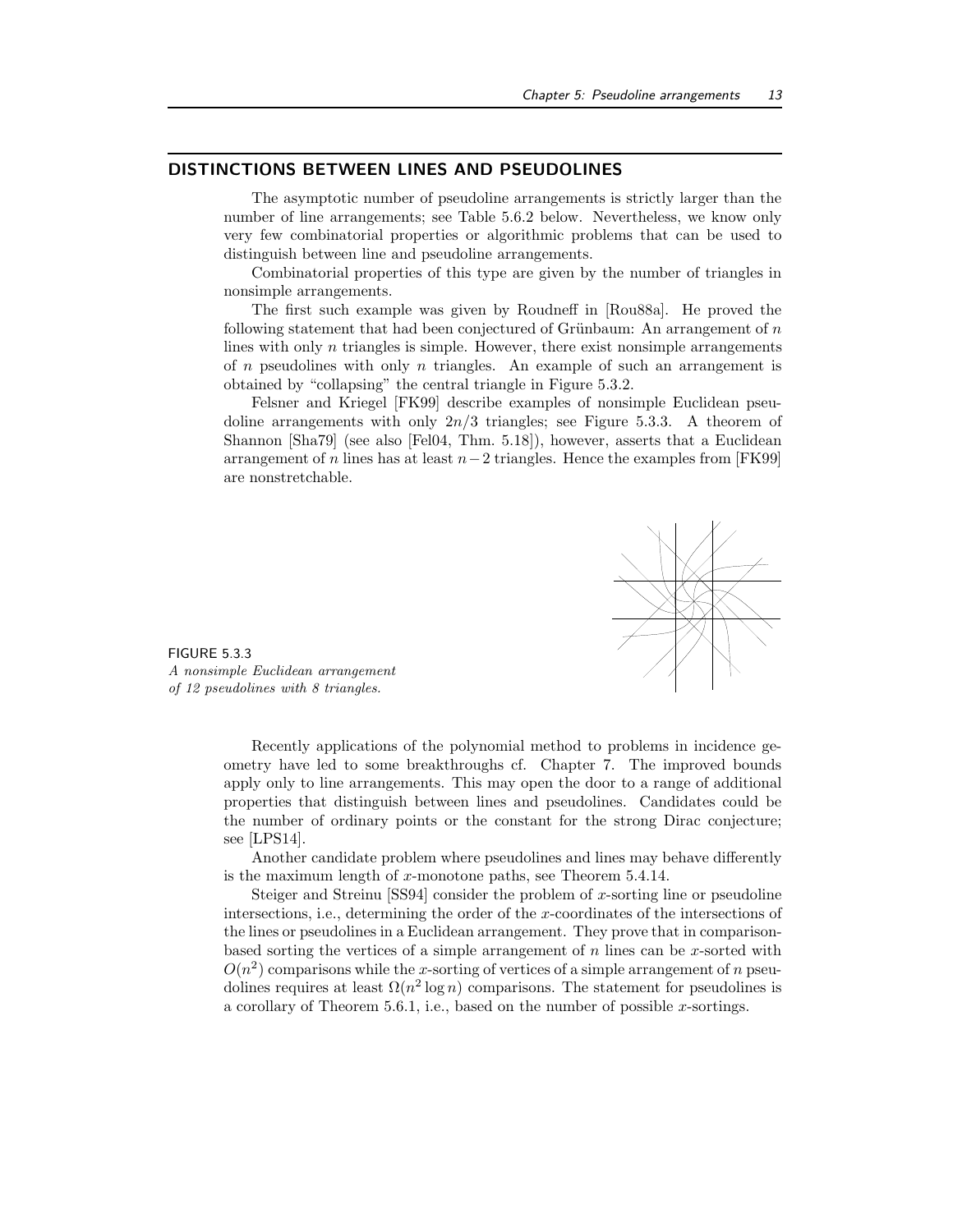## 5.4 COMBINATORIAL RESULTS

In this section we survey combinatorial results. This includes several results that update Grünbaum's comprehensive 1972 survey [Grü72]. For a discussion of levels in arrangements (dually,  $k\text{-}sets$ ), see Chapters 30 and 1, respectively. Erdős and Purdy [EP95] survey related material with an emphasis on extremal problems.

## GLOSSARY

- **Simplicial arrangement:** An arrangement of lines or pseudolines in which every cell is a triangle.
- **Near-pencil:** An arrangement with all but one line (or pseudoline) concurrent.
- **Projectively unique:** A line arrangement  $A$  with the property that every isomorphic line arrangement is the image of  $A$  under a projective transformation.

#### RELATIONS AMONG NUMBERS OF VERTICES, EDGES, AND FACES

#### **THEOREM 5.4.1**  $Euler$

If  $f_i(\mathcal{A})$  is the number of faces of dimension i in the cell decomposition of  $\mathbf{P}^2$ induced by an arrangement A, then  $f_0(\mathcal{A}) - f_1(\mathcal{A}) + f_2(\mathcal{A}) = 1$ .

In addition to **Euler's formula**, the following inequalities are satisfied for arbitrary pseudoline arrangements (here,  $n(\mathcal{A})$ ) is the number of pseudolines in the arrangement  $\mathcal{A}$ ). We state the results for projective arrangements. Similar inequalities for Euclidean arrangements can easily be derived.

## **THEOREM 5.4.2** [Grü72, SE88]

- (i)  $1+f_0(\mathcal{A}) \leq f_2(\mathcal{A}) \leq 2f_0(\mathcal{A})-2$ , with equality on the left for precisely the simple arrangements, and on the right for precisely the simplicial arrangements;
- (ii)  $n(A) \le f_0(A) \le {n(A) \choose 2}$ , with equality on the left for precisely the near-pencils, and on the right for precisely the simple arrangements;
- (iii) For  $n \gg 0$ , every  $f_0$  satisfying  $n^{3/2} \le f_0 \le {n \choose 2}$ , with the exceptions of  ${n \choose 2} 3$ and  $\binom{n}{2} - 1$ , is the number of vertices of some arrangement of n pseudolines (in fact, of straight lines);
- (iv)  $2n(\mathcal{A}) 2 \le f_2(\mathcal{A}) \le {n(\mathcal{A}) \choose 2} + 1$ , with equality on the left for precisely the near-pencils, and on the right for precisely the simple arrangements;
- (v)  $f_2(\mathcal{A}) \geq 3n(\mathcal{A}) 6$  if  $\mathcal A$  is not a near-pencil.

There are gaps in the possible values for  $f_2(\mathcal{A})$ , as shown by Theorem 5.4.3. This proves a conjecture of Grünbaum which was generalized by Purdy, it refines Theorem  $5.4.2(iv)$ .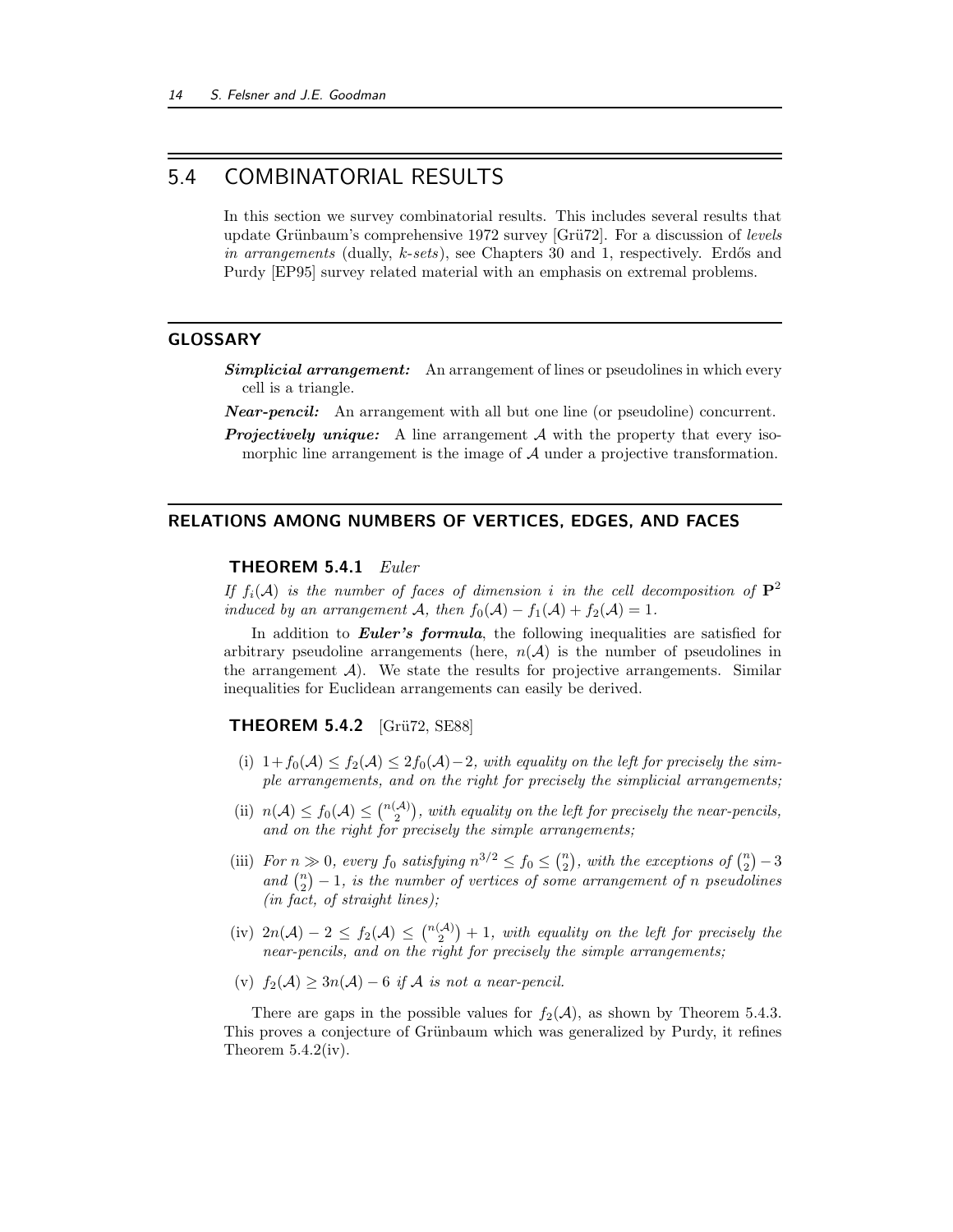#### THEOREM 5.4.3 [Mar93]

There exists an arrangement A of n pseudolines with  $f_2(A) = f$  if and only if, for some integer k with  $1 \leq k \leq n-2$ , we have  $(n-k)(k+1) + {k \choose 2} - \min(n-k, {k \choose 2}) \leq$  $f \leq (n-k)(k+1) + {k \choose 2}$ . Moreover, if A exists, it can be chosen to consist of straight lines.

Finally, the following result (proved in the more general setting of geometric lattices) gives a complete set of inequalities for the flag vectors  $(n(A), f_0(A), i(A))$ . The component  $i(\mathcal{A})$  is the number of vertex–pseudoline incidences in the arrangement A.

### **THEOREM 5.4.4** [Nym04]

The closed convex set generated by all flag vectors of arrangements of pseudolines is characterized by the following set of inequalities:  $n \geq 3$ ,  $f_0 \geq n$ ,  $i \geq 2f_0$ ,  $i \leq 3f_0-3$ , and  $(k-1)i - kn - (2k-3)f_0 + \binom{k+1}{2} \geq 0$ , for all  $k \geq 3$ . Moreover, this set of inequalities is minimal.

## THE NUMBER OF CELLS OF DIFFERENT SIZES

It is easy to see by induction that a simple arrangement of more than 3 pseudolines must have at least one nontriangular cell. This observation leads to many questions about numbers of cells of different types in both simple and nonsimple arrangements, some of which have not yet been answered satisfactorily.

On the minimum number of triangles, we have a classical result of Levi.

#### **THEOREM 5.4.5** [Lev26]

In any arrangement of  $n \geq 3$  pseudolines, every pseudoline borders at least 3 triangles. Hence every arrangement of n pseudolines determines at least n triangles.

This minimum is achieved by the "cyclic arrangements" of lines generated by regular polygons, as in Figure 5.4.1.



FIGURE 5.4.1 A cyclic arrangement of 9 lines.

> Grünbaum [Grü72] asked for the maximum number of triangles and provided the upper bound of  $\lfloor n(n-1)/3 \rfloor$  for the simple case. Harborth [Har85] introduced the doubling method to construct infinite families of simple arrangements of pseudolines attaining the upper bound. Roudneff [Rou96] proved that the upper bound also holds for nonsimple arrangements. Forge and Ramírez Alfonsín [FR98] constructed infinite families of line arrangements attaining the upper bound.

> Already Grünbaum knew that his upper bound could not be attained for all values of n. Building on results from [BBL08], Blanc proved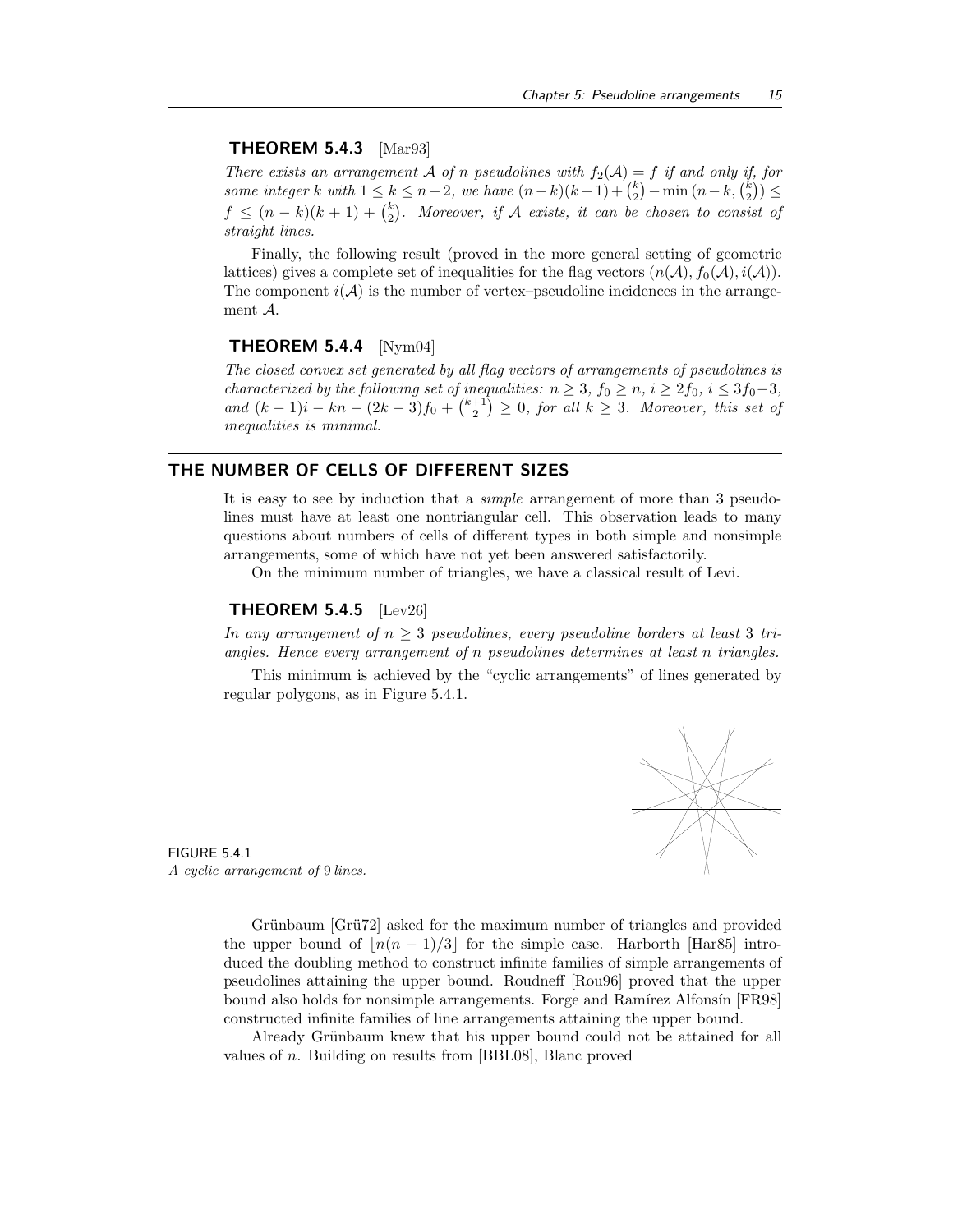## THEOREM 5.4.6 [Bla11]

If A is a simple arrangement of n pseudolines, with  $n \geq 4$  and  $p_3(A)$  is the number of triangles in A, then

 $p_3(\mathcal{A}) \leq$  $\sqrt{ }$  $\int$  $\overline{\mathcal{L}}$  $(n(n-1))/3$  if  $n \equiv 0,4 \pmod{6}$  $(n(n-2)-2)/3$  if  $n \equiv 1 \pmod{6}$  $(n(n-1)-5)/3$  if  $n \equiv 2 \pmod{6}$  $(n(n-2))/3$  if  $n \equiv 3, 5 \pmod{6}$ 

Furthermore, each of these bound is tight for infinitely many integers n, and for  $n \neq 2 \pmod{6}$  a family of straight line arrangements attaining the bound is known.

For arrangements in the Euclidean plane  $\mathbb{R}^2$ , on the other hand, we have

#### **THEOREM 5.4.7** [FK99]

- (i) Every simple arrangement of n pseudolines in  $\mathbb{R}^2$  contains at least  $n-2$ triangles, with equality achieved for all  $n \geq 3$ .
- (ii) Every arrangement of n pseudolines in  $\mathbb{R}^2$  contains at least  $2n/3$  triangles, with equality achieved for all  $n \equiv 0 \pmod{3}$ .

Regarding the maximum number of triangles in simple Euclidean arrangements of n pseudolines Blanc proves a theorem similar to Theorem 5.4.6 that improves on the upper bound of  $n(n-2)/3$  depending on the residue modulo six.

The following result disproved a conjecture of Grünbaum

#### THEOREM 5.4.8 [LRS89]

There is a simple arrangement of straight lines containing no two adjacent triangles.

The proof involved finding a pseudoline arrangement with this property, then showing (algebraically, using Bokowski's "inequality reduction method"—see Section 5.3) that the arrangement, which consists of 12 pseudolines, is stretchable.

The following general problem was posed by Grünbaum [Grü72].

#### PROBLEM 5.4.9

What is the maximum number of k-sided cells in an arrangement of n pseudolines, for  $k > 3$ ?

Some results about quadrilaterals have been obtained.

#### **THEOREM 5.4.10** [Grü72, Rou87, FR01]

- (i) Every arrangement of  $n \geq 5$  pseudolines contains at most  $n(n-3)/2$  quadrilaterals. For straight line arrangements, this bound is achieved by a unique arrangement for each n.
- (ii) A pseudoline arrangement containing  $n(n-3)/2$  quadrilaterals must be simple.

There are infinitely many simple pseudoline arrangements with no quadrilaterals, contrary to what was once believed. The following result implies, however, that there must be many quadrilaterals or pentagons in every simple arrangement.

## THEOREM 5.4.11 [Rou87]

Every pseudoline in a simple arrangement of  $n > 3$  pseudolines borders at least 3 quadrilaterals or pentagons. Hence, if  $p_4$  is the number of quadrilaterals and  $p_5$  the number of pentagons in a simple arrangement, we have  $4p_4 + 5p_5 \geq 3n$ .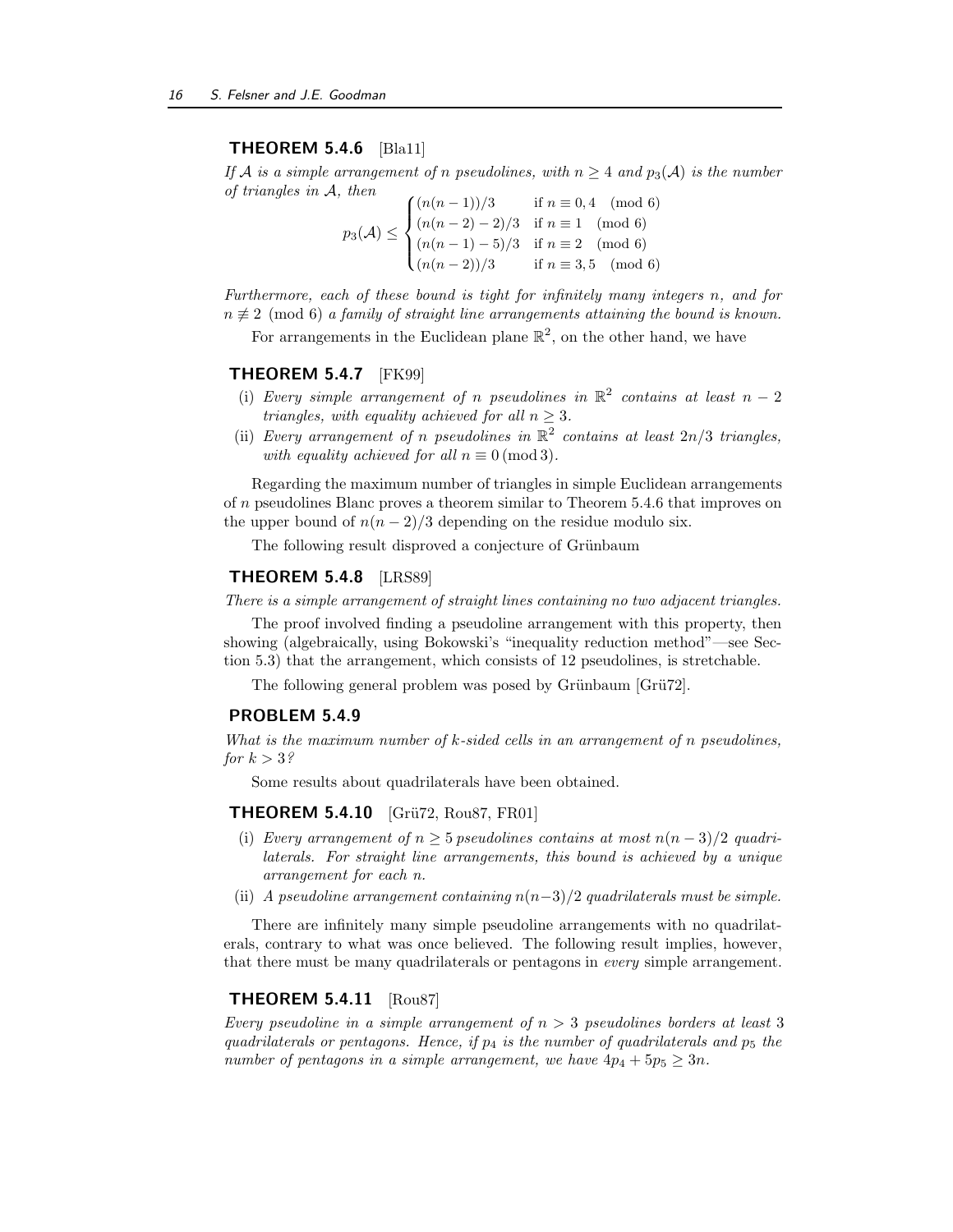Leaños et al.  $[LLM<sup>+</sup>07]$  study simple Euclidean arrangements of pseudolines without faces of degree  $\geq$  5. They show that they have exactly  $n-2$  triangles and  $(n-2)(n-3)/2$  quadrilaterals. Moreover, all these arrangements are stretchable.

## SIMPLICIAL ARRANGEMENTS

Simplicial arrangements were first studied by Melchior [Mel41]. Grünbaum [Grü71] listed 90 "sporadic" examples of simplicial arrangements together with the following three infinite families

## THEOREM  $5.4.12$  [Grü72]

Each of the following arrangements is simplicial:

- (i) the near-pencil of n lines;
- (ii) the sides of a regular n-gon, together with its n axes of symmetry;
- (iii) the arrangement in (ii), together with the line at infinity, for n even.

In [Grü09] Grünbaum presented his collection from 1971 with corrections and in a more user-friendly way. Subsequently, Cuntz [Cun12] did an exhaustive computer enumeration of all simplicial arrangements with up to 27 pseudolines. As a result he found four additional sporadic examples.

On the other hand, additional infinite families of (nonstretchable) simplicial arrangements of pseudolines are known, which are constructible from regular polygons by extending sides, diagonals, and axes of symmetry and modifying the resulting arrangement appropriately. More recently Berman [Ber08] elaborated an idea of Eppstein to generate simplicial arrangements of pseudolines with rotational symmetry. The key idea is to collect segments contributed by the pseudolines of an orbit in a wedge of symmetry, they can be interpreted as (pseudo)light-beams between two mirrors. The method, also described in  $[Grii13]$ , was used by Lund et al.  $[LPS14]$ to construct counterexamples for the strong Dirac conjecture. Figure 5.4.2 shows an example.



FIGURE 5.4.2 A simplicial arrangement of 25 pseudolines (including line at infinity). Each pseudoline is incident to  $\leq 10$  vertices.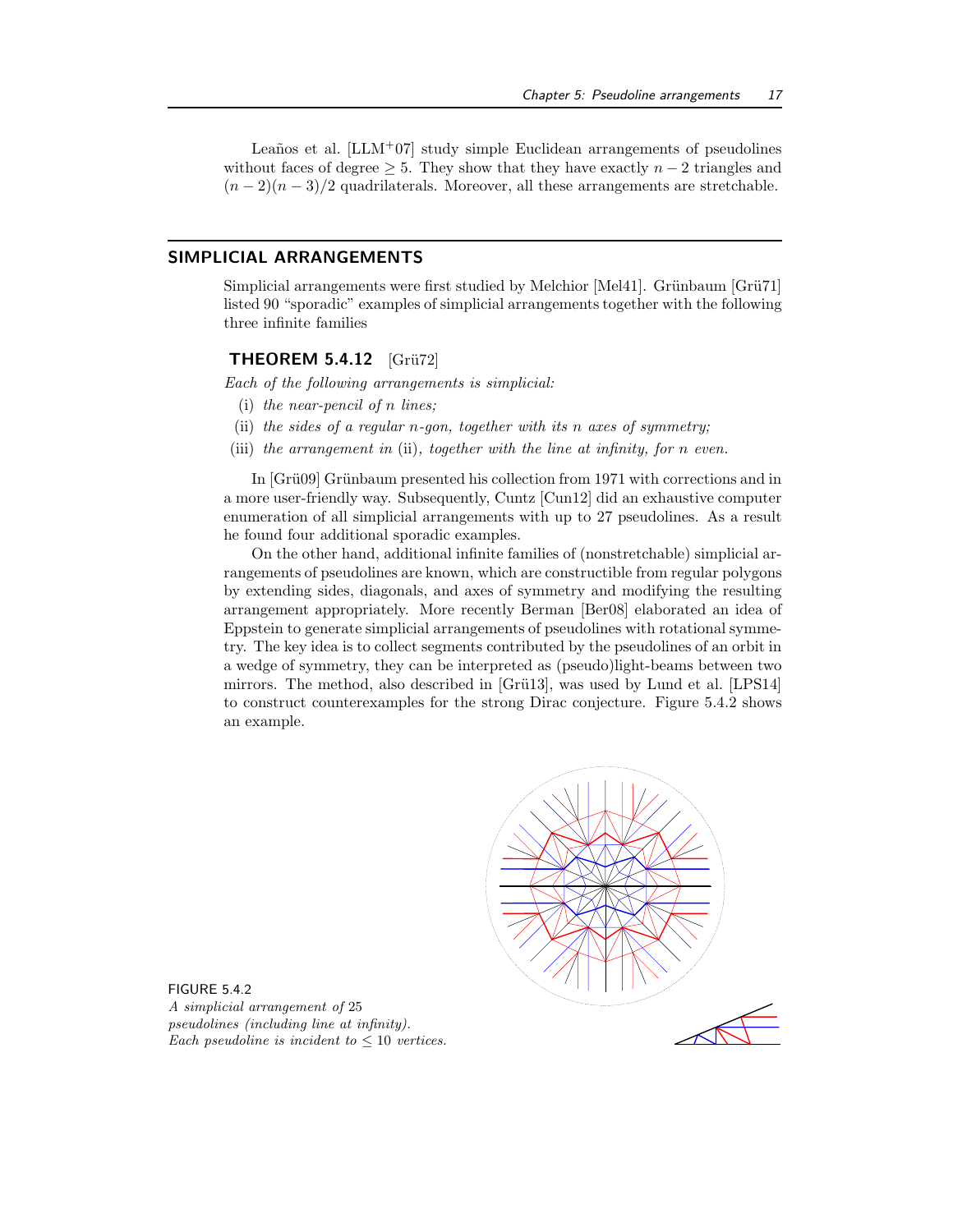One of the most important problems on arrangements is the following.

#### **PROBLEM 5.4.13** [Grü72]

Classify all simplicial arrangements of pseudolines. Which of these are stretchable? In particular, are there any infinite families of simplicial line arrangements besides the three of Theorem 5.4.12?

It has apparently not been disproved that every (pseudo)line arrangement is a subarrangement of a simplicial (pseudo)line arrangement.

## PATHS IN PSEUDOLINE ARRANGEMENTS

A monotone path  $\pi$  of a Euclidean arrangement A is a collection of edges and vertices of A such that each vertical line contains exactly one point of  $\pi$ . The length of  $\pi$  is defined as the number of vertices where  $\pi$  changes from one support line to another. Edelsbrunner and Guibas [EG89] have shown that the maximum length of a monotone path in an arrangement of  $n$  pseudolines can be computed via a topological sweep. They also asked for the maximum length  $\lambda_n$  of a monotone path where the maximum is taken over all arrangements of  $n$  lines. Matoušek [Mat91] proved that  $\lambda_n$  is  $\Omega(n^{5/3})$ . This was raised to  $\Omega(n^{7/4})$  by Radoičić and Tóth [RT03], they also showed  $\lambda_n \leq 5n^2/12$ .

## THEOREM  $5.4.14$  [BRS+05]

The maximum length  $\lambda_n$  of a monotone path in an arrangement of n lines is  $\Omega(n^2/2^{c\sqrt{\log n}}),$  for some constant  $c > 0$ .

Dumitrescu [Dum05] studied arrangements with a restricted number of slopes. One of his results is that if there are at most 5 slopes, then the length of a monotone path is  $O(n^{5/3})$ . Together with the construction of Matoušek we thus know that the maximum length of a monotone path in arrangements with at most 5 slopes is in  $\Theta(n^{5/3})$ .

Matoušek [Mat91] showed that in the less restrictive setting of arrangements of pseudolines there are arrangements with  $n$  pseudolines which have a monotone path of length  $\Omega(n^2/\log n)$ .

For related results on k-levels in arrangements, see Chapter 24.

A **dual path** of an arrangement is a path in the dual of the arrangement, i.e., a sequence of cells such that any two consecutive cells of the sequence share a boundary edge. A dual path in an arrangement with lines colored red and blue is an alternating dual path if the path alternatingly crosses red and blue lines. Improving on work by Aichholzer et al. [ACH+14], the following has been obtained by Hoffmann, Kleist, and Miltzow.

#### **THEOREM 5.4.15** [HKM15]

Every arrangement of n lines has a dual path of length  $n^2/3 - O(n)$  and there are arrangements with a dual path of length  $n^2/3 + O(n)$ .

Every bicolored arrangement has an alternating dual path of length  $\Omega(n)$  and there are arrangements with 3k red and 2k blue lines where every alternating dual path has length at most 14k.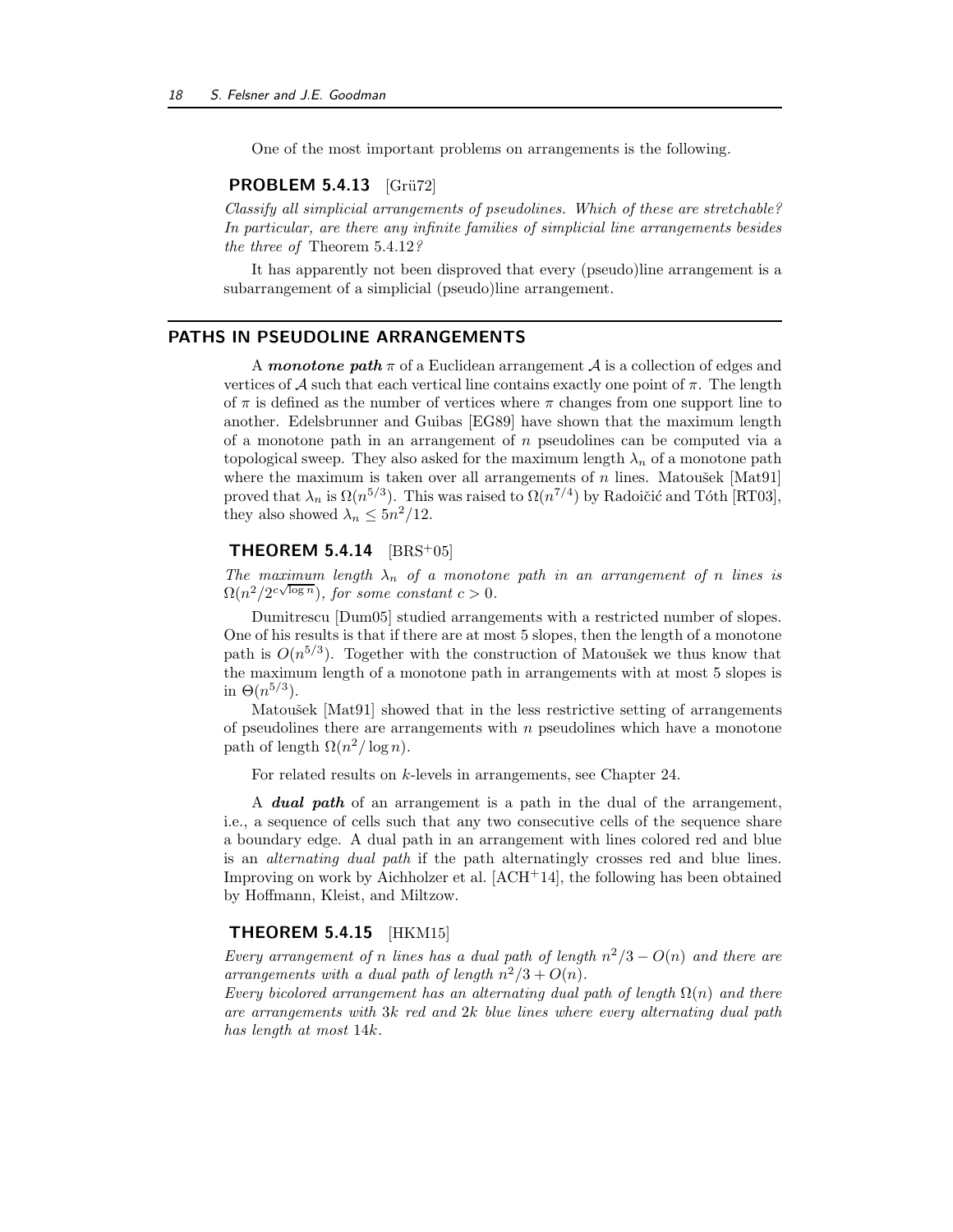## COMPLEXITY OF SETS OF CELLS IN AN ARRANGEMENT

The zone of a line  $\ell$  in A is the collection of all faces that have a segment of  $\ell$ on their boundary. The complexity of the zone of  $\ell$  is the sum of the degrees of all faces in the zone of  $\ell$ .

## THEOREM 5.4.16 Zone Theorem [BEPY91, Pin12]

The sum of the numbers of sides in all the cells of an arrangement of  $n+1$  pseudolines that are supported by one of the pseudolines is at most  $19n/2 - 3$ ; this bound is tight.

For general sets of faces, on the other hand, Canham proved

#### THEOREM 5.4.17 [Can69]

If  $F_1, \ldots, F_k$  are any k distinct faces of an arrangement of n pseudolines, then  $\sum_{i=1}^{k} p(F_i) \leq n + 2k(k-1)$ , where  $p(F)$  is the number of sides of a face F. This is tight for  $2k(k-1) \leq n$ .

For  $2k(k-1) > n$ , this was improved by Clarkson et al. to the following result, with simpler proofs later found by Székely and by Dey and Pach; the tightness follows from a result of Szemerédi and Trotter, proved independently by Edelsbrunner and Welzl.

#### **THEOREM 5.4.18** [ST83, EW86, CEG<sup>+</sup>90, Szé97, DP98]

The total number of sides in any k distinct cells of an arrangement of n pseudolines is  $O(k^{2/3}n^{2/3} + n)$ . This bound is (asymptotically) tight in the worst case.

There are a number of results of this kind for arrangements of objects in the plane and in higher dimensions; see Chapter 30, as well as [CEG<sup>+</sup>90] and [PS09].

## 5.5 TOPOLOGICAL PROPERTIES

## GLOSSARY

- **Topological projective plane:**  $P^2$ , with a distinguished family  $\mathcal L$  of pseudolines (its "lines"), is a topological projective plane if, for each  $p, q \in \mathbf{P}^2$ , exactly one  $L_{p,q} \in \mathcal{L}$  passes through p and q, with  $L_{p,q}$  varying continuously with p and q.
- Isomorphism of topological projective planes: A homeomorphism that maps "lines" to "lines."
- Universal topological projective plane: One containing an isomorphic copy of every pseudoline arrangement.
- **Topological sweep:** If  $A$  is a pseudoline arrangement in the Euclidean plane and  $L \in \mathcal{A}$ , a topological sweep of  $\mathcal{A}$  "starting at L" is a continuous family of pseudolines including  $L$ , each compatible with  $A$ , which forms a partition of the plane.
- **Basic semialgebraic set:** The set of solutions to a finite number of polynomial equations and strict polynomial inequalities in  $\mathbb{R}^d$ . (This term is sometimes used even if the inequalities are not necessarily strict.)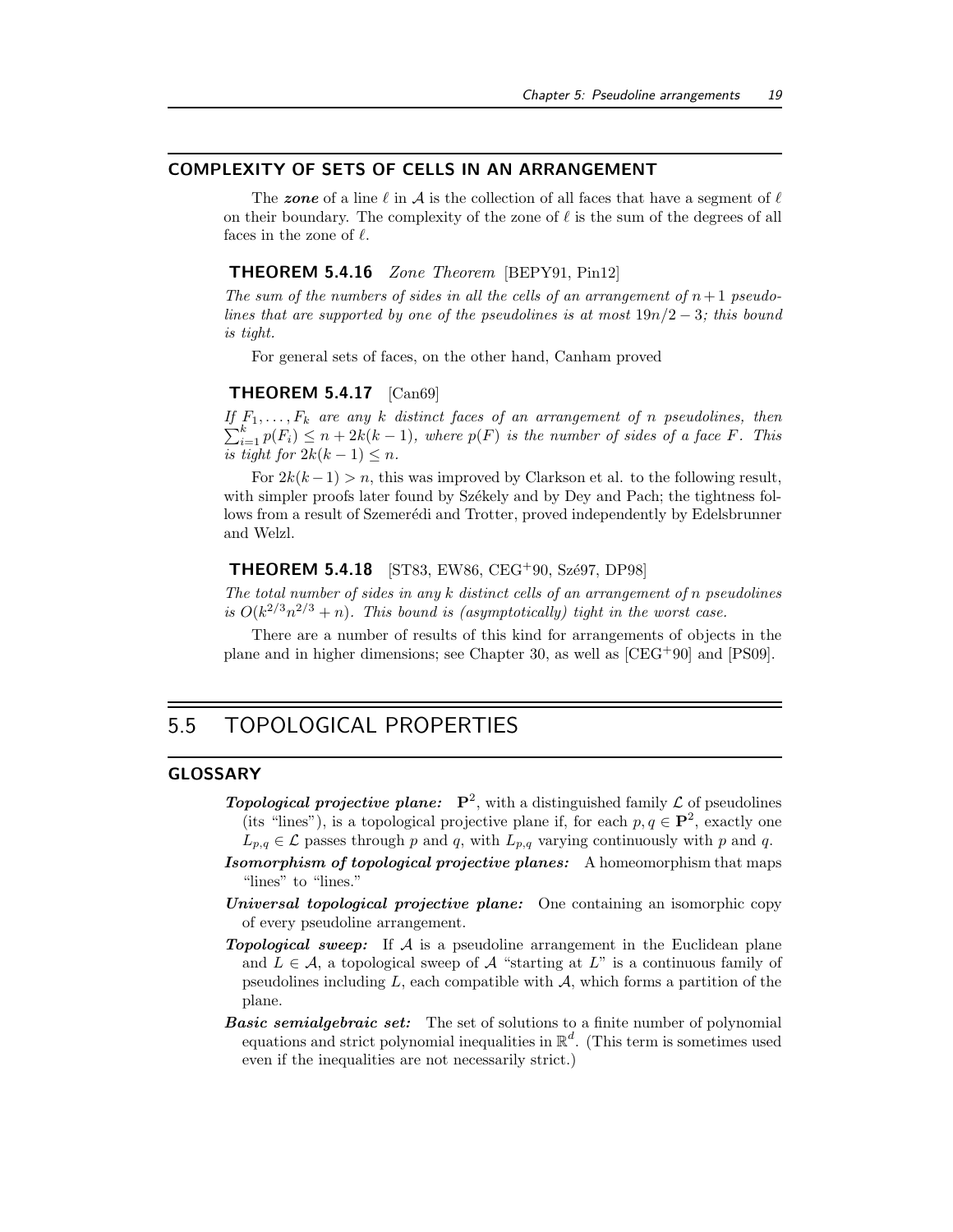## GRAPH AND HYPERGRAPH PROPERTIES

An arrangement of pseudolines can be interpreted as a graph drawn crossing free in the projective plane. Hence, it is natural to study graph-theoretic properties of arrangements.

## **THEOREM 5.5.1** [FHNS00]

The graph of a simple projective arrangement of  $n \geq 4$  pseudolines is 4-connected. Using wiring diagrams, the same authors prove

#### **THEOREM 5.5.2** [FHNS00]

Every projective arrangement with an odd number of pseudolines can be decomposed into two edge-disjoint Hamiltonian paths (plus two unused edges), and the decomposition can be found efficiently.

Harborth and Möller [HM02] identified a projective arrangements of 6 lines that admits no decomposition into two Hamiltonian cycles.

Bose et al.  $[BCC^+13]$  study the maximum size of independent sets and vertex cover as well as the chromatic numbers of three hypergraphs defined by arrangements. They consider the hypergraphs given by the line-cell, vertex-cell and cell-zone incidences, respectively.

## **THEOREM 5.5.3** [BCC+13, APP+14]

The lines of every arrangement of n pseudolines in the plane can be colored with  $O(\sqrt{n/\log n})$  colors so that no face of the arrangement is monochromatic. There are arrangements requiring at least  $\Omega(\frac{\log n}{\log \log n})$  colors.

Let P be a set of points in the plane and let  $\alpha(P)$  be the maximum size of a subset S of P such that S is in general position. Let  $\alpha_4(n)$  be the minimum of  $\alpha(P)$  taken over all sets P of n points in the plane with no four points on a line. Any improvement of the upper bound in the above theorem would imply an improvement on the known lower bound for  $\alpha_4(n)$ . The study of  $\alpha_4(n)$  was initiated by Erdős, see  $[APP+14]$  for details.

#### EMBEDDING IN LARGER STRUCTURES

In [Grü72], Grünbaum asked a number of questions about extending pseudoline arrangements to more complex structures. The strongest result known about such extendibility is the following, which extends results of Goodman, Pollack, Wenger, and Zamfirescu [GPWZ94].

#### THEOREM 5.5.4 [GPW96]

There exist uncountably many pairwise nonisomorphic universal topological projective planes.

In particular, this implies the following statements, all of which had been conjectured in [Grü72].

(i) Every pseudoline arrangement can be extended to a topological projective plane.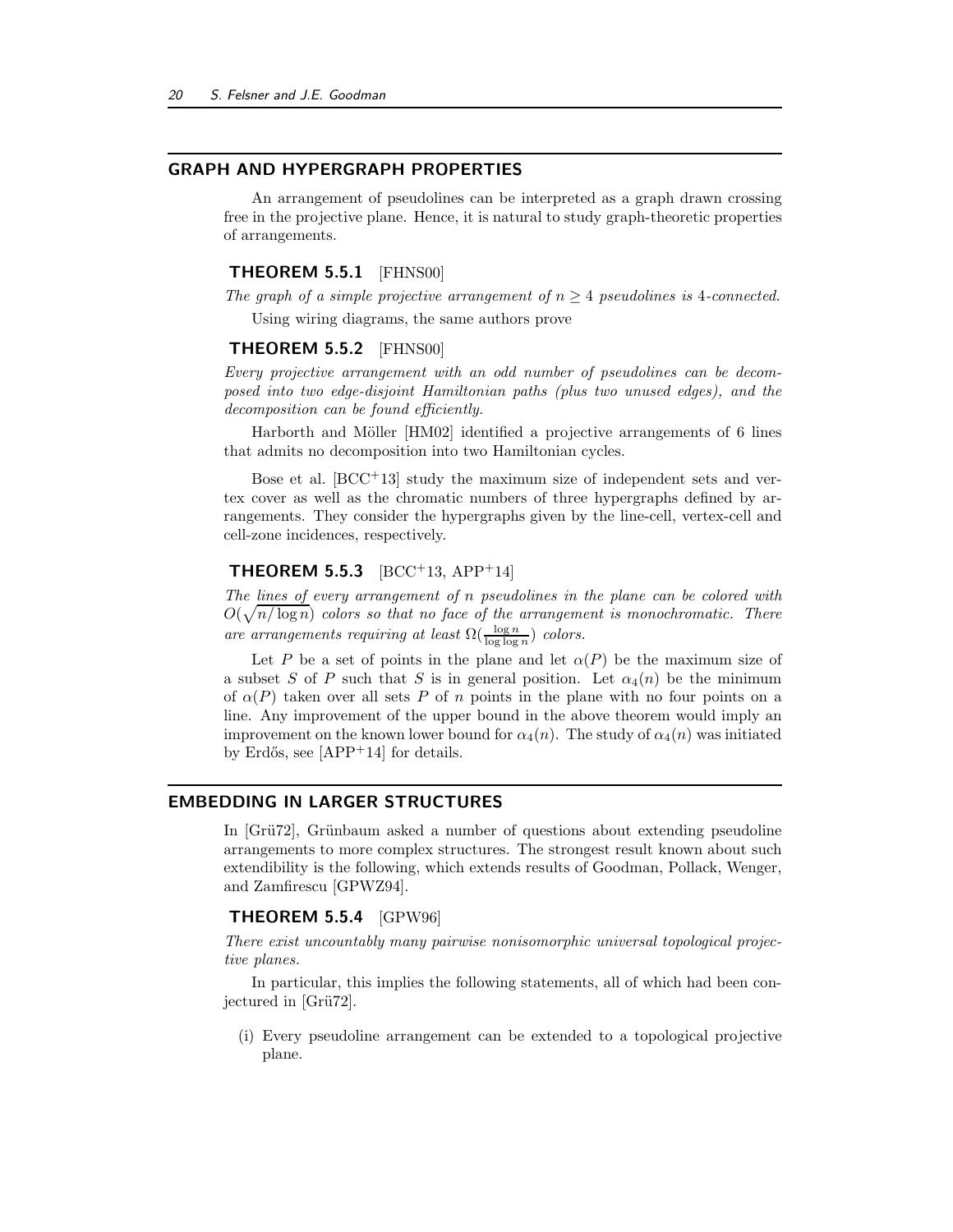- (ii) There exists a universal topological projective plane.
- (iii) There are nonisomorphic topological projective planes such that every arrangement in each is isomorphic to some arrangement in the other.

Theorem 5.5.4 also implies the following result, established earlier by Snoeyink and Hershberger (and implicitly by Edmonds, Fukuda, and Mandel; see [BLS+99, Section 10.5]).

## THEOREM 5.5.5 Sweeping Theorem [SH91]

A pseudoline arrangement  $A$  in the Euclidean plane can be swept by a pseudoline. starting at any  $L \in \mathcal{A}$ .

### **PROBLEM 5.5.6** [Grü72]

Which arrangements are present (up to isomorphism) in every topological projective plane?

## MOVING FROM ONE ARRANGEMENT TO ANOTHER

In  $[\text{Rin56}]$ , Ringel asked whether an arrangement  $\mathcal A$  of straight lines could always be moved continuously to a given isomorphic arrangement  $\mathcal{A}'$  (or to its reflection) so that all intermediate arrangements remained isomorphic. This question, which became known as the "isotopy problem" for arrangements, was eventually solved by Mnëv, and (independently, since news of Mnëv's results had not yet reached the West) by White in the nonsimple case, then by Jaggi and Mani-Levitska in the simple case  $[**BLS**<sup>+</sup>**99**].$  Mnëv's results are, however, by far stronger.

## **THEOREM 5.5.7** Mnëv's Universality Theorem [Mnë85]

If V is any basic semialgebraic set defined over  $\mathbb Q$ , there is a configuration S of points in the plane such that the space of all configurations of the same order type as S is stably equivalent to V. If V is open in some  $\mathbb{R}^n$ , then there is a simple configuration  $S$  with this property.

From this it follows that the space of line arrangements isomorphic to a given one may have the homotopy type of any semialgebraic variety, and in particular may be disconnected, which gives a (very strongly) negative answer to the isotopy question. For a further generalization of Theorem 5.5.7, see [Ric96a].

The line arrangement of smallest size known for which the isotopy conjecture fails consists of 14 lines in general position and was found by Suvorov [Suv88]; see also [Ric96b]. Special cases where the isotopy conjecture does hold include:

- (i) every arrangement of 9 or fewer lines in general position [Ric89], and
- (ii) an arrangement of n lines containing a cell bounded by at least  $n-1$  of them.

There are also results of a more combinatorial nature about the possibility of transforming one pseudoline arrangement to another. Ringel [Rin56, Rin57] proved

#### THEOREM 5.5.8 Ringel's Homotopy Theorem

If A and A' are simple arrangements of pseudolines, then A can be transformed to A′ by a finite sequence of steps each consisting of moving one pseudoline continuously across the intersection of two others (triangle flip). If  $A$  and  $A'$  are simple arrangements of lines, this can be done within the space of line arrangements.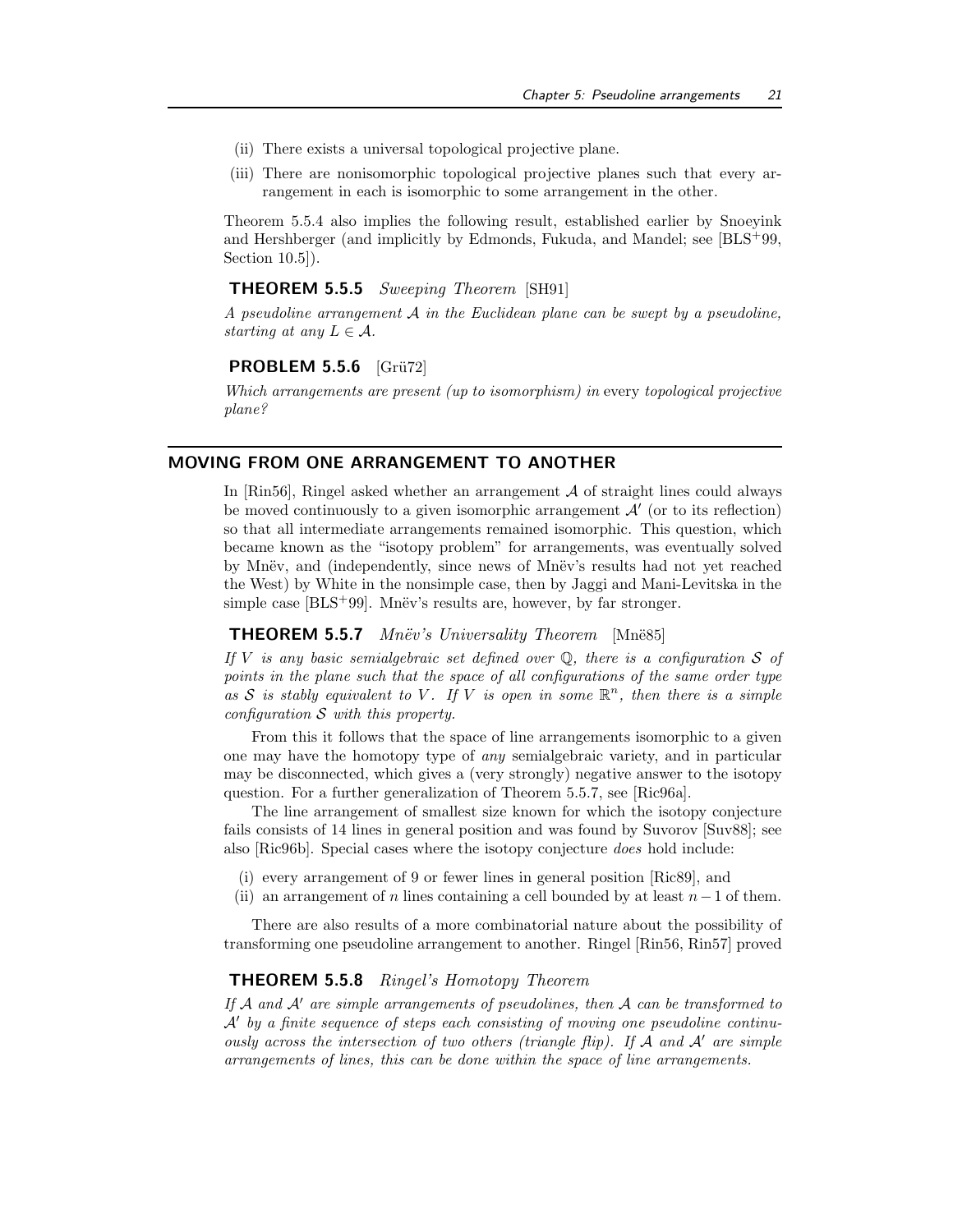The second part of Theorem 5.5.8 has been generalized by Roudneff and Sturmfels [RS88] to arrangements of planes; the first half is still open in higher dimensions.

Ringel also observed that the isotopy property does hold for pseudoline arrangements.

#### **THEOREM 5.5.9** [Rin56]

If  $A$  and  $A'$  are isomorphic arrangements of pseudolines, then  $A$  can be deformed continuously to  $A'$  through isomorphic arrangements.

Ringel did not provide a proof of this observation, but one method of proving it is via Theorem 5.2.7, together with the following isotopy result.

## THEOREM 5.5.10 [GP84]

Every arrangement of pseudolines can be continuously deformed (through isomorphic arrangements) to a wiring diagram.

## 5.6 COMPLEXITY ISSUES

## THE NUMBER OF ARRANGEMENTS

Various exact values, as well as bounds, are known for the number of equivalence classes of the structures discussed in this chapter. Early work in this direction is documented in [Grü72, GP80a, Ric89, Knu92, Fel97, BLS<sup>+</sup>99]. Table 5.6.1 shows the values for  $n \leq 11$ , additional values are known for rows 3, 6, and 7.

|                                   | 34 5       |                | 6  | 7              | 8              | 9              | 10       | 11                                                   |          |
|-----------------------------------|------------|----------------|----|----------------|----------------|----------------|----------|------------------------------------------------------|----------|
| Arr's of $n$ lines                | 12         | 4              | 17 | 143            | 4890           | 460779         |          |                                                      | [FMM13]  |
| Simple arr's of $n$ lines         | 11         |                | 4  | 11             | 135            | 4381           | 312114   | 41693377                                             | [AK07]   |
| Simplicial arr's of $n$ lines     |            |                | 2  | 2              | $\overline{2}$ | $\overline{2}$ | 4        | $\overline{2}$                                       | [Gri09]  |
| Arr's of $n$ pseudolines          | 12         | $\overline{A}$ | 17 | 143            | 4890           | 461053         | 95052532 |                                                      | [Fin]    |
| Simple arr's of $n$ p'lines       | 11         |                | 4  | 11             | 135            | 4382           | 312356   | 41848591                                             | [AK07]   |
| Simplicial arr's of $n$ p'lines   |            |                | 2  | $\overline{2}$ | $\overline{2}$ | $\overline{2}$ | 4        | 2                                                    | [Cun12]  |
| Simple Eucl. arr's of $n$ p'lines |            |                |    |                |                |                |          | 2862908246981232944112018190184105818805449192389984 | [KSYM11] |
| Simple Eucl. config's             | $\sqrt{2}$ | 3              | 16 | 135            | 3315           | 158817         | 14309547 | 2334512907                                           | [AAK01]  |
| Simple Eucl. gen'd config's       | l 2        | 3              | 16 | 135            | 3315           | 158830         | 14320182 | 2343203071                                           | [AAK01]  |

The only exact formula known for arbitrary  $n$  follows from Stanley's formula:

### THEOREM 5.6.1 [Sta84]

The number of simple allowable sequences on  $1, \ldots, n$  containing the permutation  $123 \ldots n$  is

$$
\frac{\binom{n}{2}!}{1^{n-1}3^{n-2}5^{n-3}\cdots(2n-3)^1}.
$$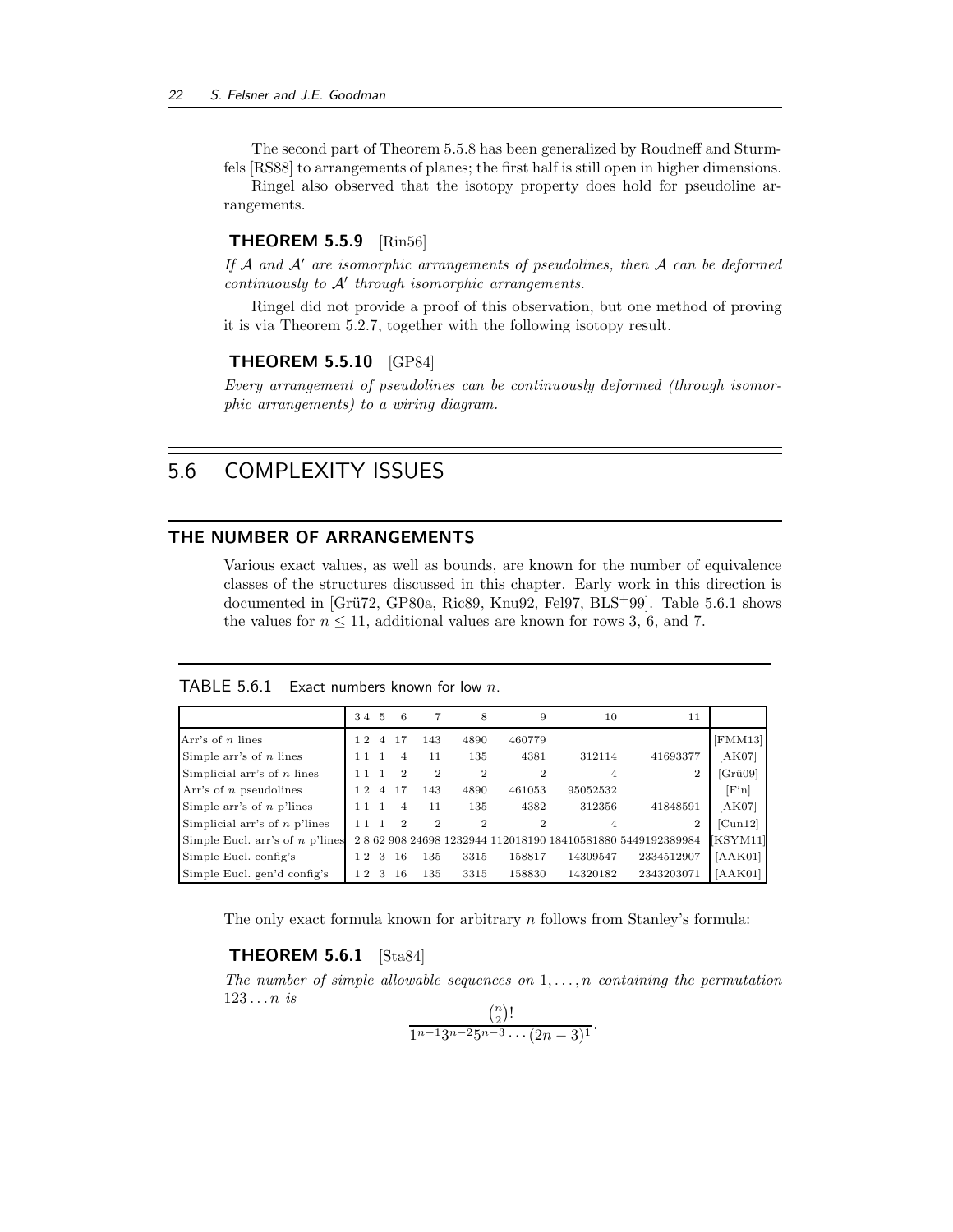For *n* arbitrary, Table 5.6.2 indicates the known asymptotic bounds.

|  |  |  |  | TABLE 5.6.2 Asymptotic bounds for large $n$ (all logarithms are base 2). |  |  |
|--|--|--|--|--------------------------------------------------------------------------|--|--|
|--|--|--|--|--------------------------------------------------------------------------|--|--|

| EQUIVALENCE CLASS                                       |                             | LOWER BOUND UPPER BOUND |                    |
|---------------------------------------------------------|-----------------------------|-------------------------|--------------------|
| Isom classes of simple (labeled) arr's of $n$ p'lines   | $2.1887n^2$                 | $2.6571n^2$             | $[$ FV11 $]$       |
| Isom classes of (labeled) arr's of $n$ p'lines          | , 7, 7                      | $2^{1.0850n^2}$         | $[BLS+99, p. 270]$ |
| Order types of (labeled) $n$ pt configs (simple or not) | $2^{4n \log n + \Omega(n)}$ | $2^{4n \log n + O(n)}$  | [GP93, p. 122]     |
| Comb'l equiv classes of (labeled) $n$ pt configs        | $27n \log n$                | $2^{8n \log n}$         | [GP93, p. 123]     |

## CONJECTURE 5.6.2 [Knu92]

The number of isomorphism classes of simple pseudoline arrangements is  $2^{n \choose 2} + o(n^2)$ .

Consider simple Euclidean arrangements with  $n + 1$  pseudolines. Removing pseudoline  $n+1$  from such an arrangement yields an arrangement of n pseudolines, the *derived* arrangement. Call  $\mathcal A$  and  $\mathcal A'$  equivalent if they have the same derived arrangement. Let  $\gamma_n$  be the maximum size of an equivalence class of arrangements with  $n + 1$  pseudolines. Dually,  $\gamma_n$  is the maximum number of extensions of an arrangement of n pseudolines. Knuth proved that  $\gamma_n \leq 3^n$  and suggested that  $\gamma_n \leq n2^n$  might be true. This inequality would imply Conjecture 5.6.2. In the context of social choice theory,  $\gamma_n \leq n^2$  was also conjectured by Fishburn and by Galambos and Rainer. This conjecture was disproved by Ondřej Bílka in 2010. The current bounds on  $\gamma_n$  are  $2.076^n \leq \gamma_n \leq 4n \cdot 2.487^n$ , see [FV11].

## HOW MUCH SPACE IS NEEDED TO SPECIFY AN ARRANGEMENT?

Allowable sequences of  $1, \ldots, n$  can be encoded with  $O(n^2 \log n)$  bits. This can be done via the balanced tableaux of Edelman and Greene or by encoding the ends of the interval that is reversed between consecutive permutations with  $\leq 2 \log n$  bits.

Given their asymptotic number, wiring diagrams should be encodable with  $O(n^2)$  bits. The next theorem shows that this is indeed possible.

#### THEOREM 5.6.3 [Fel97]

Given a wiring diagram  $A = \{L_1, \ldots, L_n\}$ , let  $t_j^i = 1$  if the jth crossing along  $L_i$ is with  $L_k$  for  $k > i$ , 0 otherwise. Then the mapping that associates to each wiring diagram A the binary  $n \times (n-1)$  matrix  $(t_j^i)$  is injective.

The number of stretchable pseudoline arrangements is much smaller than the total number, which suggests that it could be possible to encode these more compactly. The following result of Goodman, Pollack, and Sturmfels (stated here for the dual case of point configurations) shows, however, that the "naive" encoding, by coordinates of an integral representative, is doomed to be inefficient.

### THEOREM 5.6.4 [GPS89]

For each configuration S of points  $(x_i, y_i)$ ,  $i = 1, \ldots, n$ , in the integer grid  $\mathbb{Z}^2$ , let

 $\nu(\mathcal{S}) = \min \max\{|x_1|, \ldots, |x_n|, |y_1|, \ldots, |y_n|\},$ 

the minimum being taken over all configurations  $\mathcal{S}'$  of the same order type as  $\mathcal{S}$ , and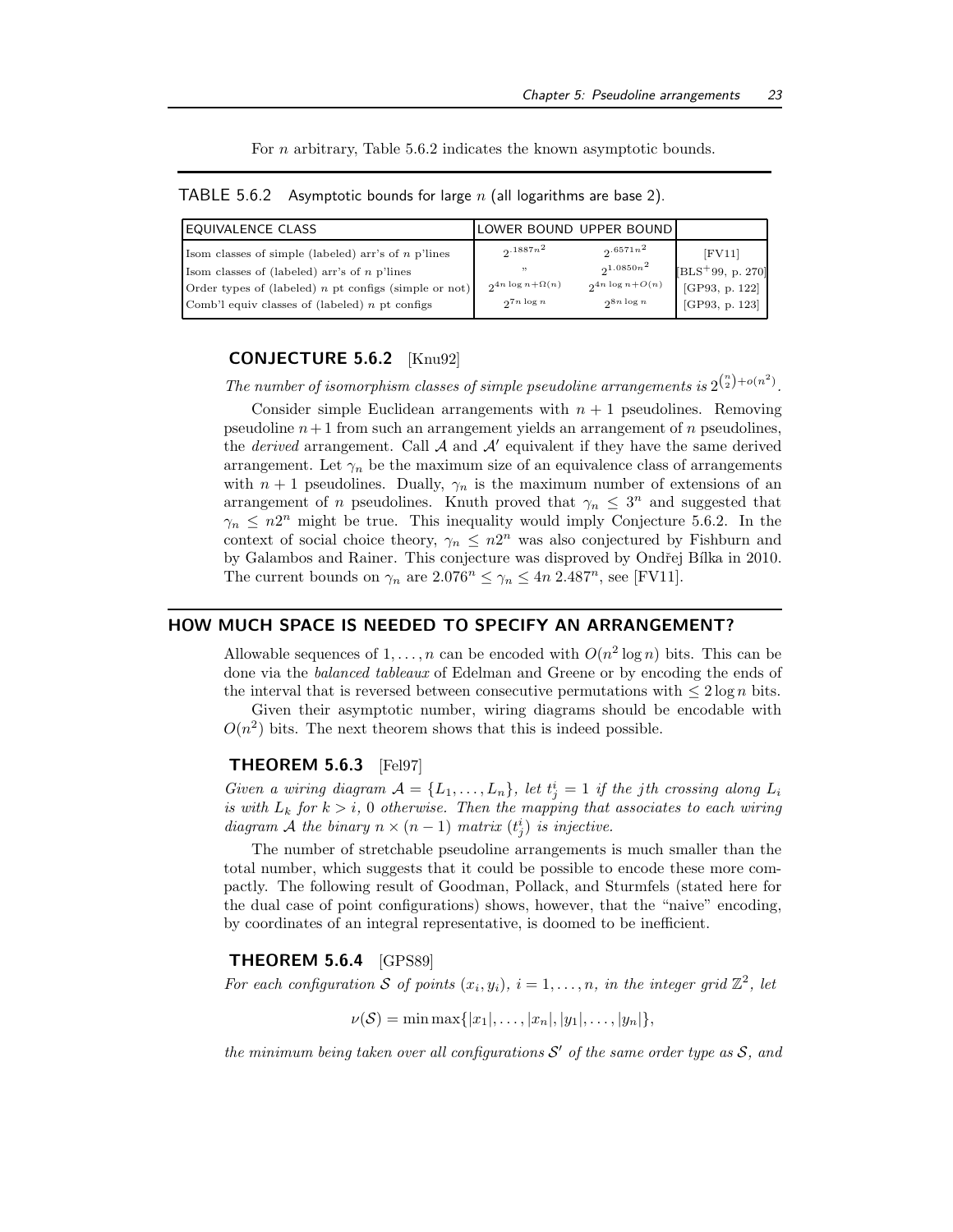let  $\nu^*(n) = \max \nu(S)$  over all n-point configurations. Then, for some  $c_1, c_2 > 0$ ,

 $2^{2^{c_1 n}} \leq \nu^*(n) \leq 2^{2^{c_2 n}}.$ 

## 5.7 APPLICATIONS

Planar arrangements of lines and pseudolines, as well as point configurations, arise in many problems of computational geometry. Here we describe several such applications involving pseudolines in particular.

## GLOSSARY

- **Pseudoline graph:** Given a Euclidean pseudoline arrangement  $\Gamma$  and a subset E of its vertices, the graph  $G = (\Gamma, E)$  whose vertices are the members of  $\Gamma$ , with two vertices joined by an edge whenever the intersection of the corresponding pseudolines belongs to E.
- Extendible set of pseudosegments: A set of Jordan arcs, each chosen from a different pseudoline belonging to a simple Euclidean arrangement.

## TOPOLOGICAL SWEEP

The original idea behind what has come to be known as *topologically sweeping an* arrangement was applied, by Edelsbrunner and Guibas, to the case of an arrangement of straight lines. In order to construct the arrangement, rather than using a line to sweep it, they used a pseudoline, and achieved a saving of a factor of  $\log n$ in the time required, while keeping the storage linear.

## **THEOREM 5.7.1** [EG89]

The cell complex of an arrangement of n lines in the plane can be computed in  $O(n^2)$  time and  $O(n)$  working space by sweeping a pseudoline across it.

This result can be applied to a number of problems, and results in an improvement of known bounds on each: minimum area triangle spanned by points, visibility graph of segments, and (in higher dimensions) enumerating faces of a hyperplane arrangement and testing for degeneracies in a point configuration.

The idea of a topological sweep was then generalized, by Snoeyink and Hershberger, to sweeping a pseudoline across an arrangement of pseudolines; they prove the possibility of such a sweep (Theorem 5.5.5), and show that it can be performed in the same time and space as in Theorem 5.7.1. They also apply this result to finding a short Boolean formula for a polygon with curved edges.

The topological sweep method was also used by Chazelle and Edelsbrunner [CE92] to report all k-segment intersections in an arrangement of n line segments in (optimal)  $O(n \log n + k)$  time, and has been generalized to higher dimensions.

## APPLICATIONS OF DUALITY

Theorem 5.1.6, and the algorithm used to compute the dual arrangement, are used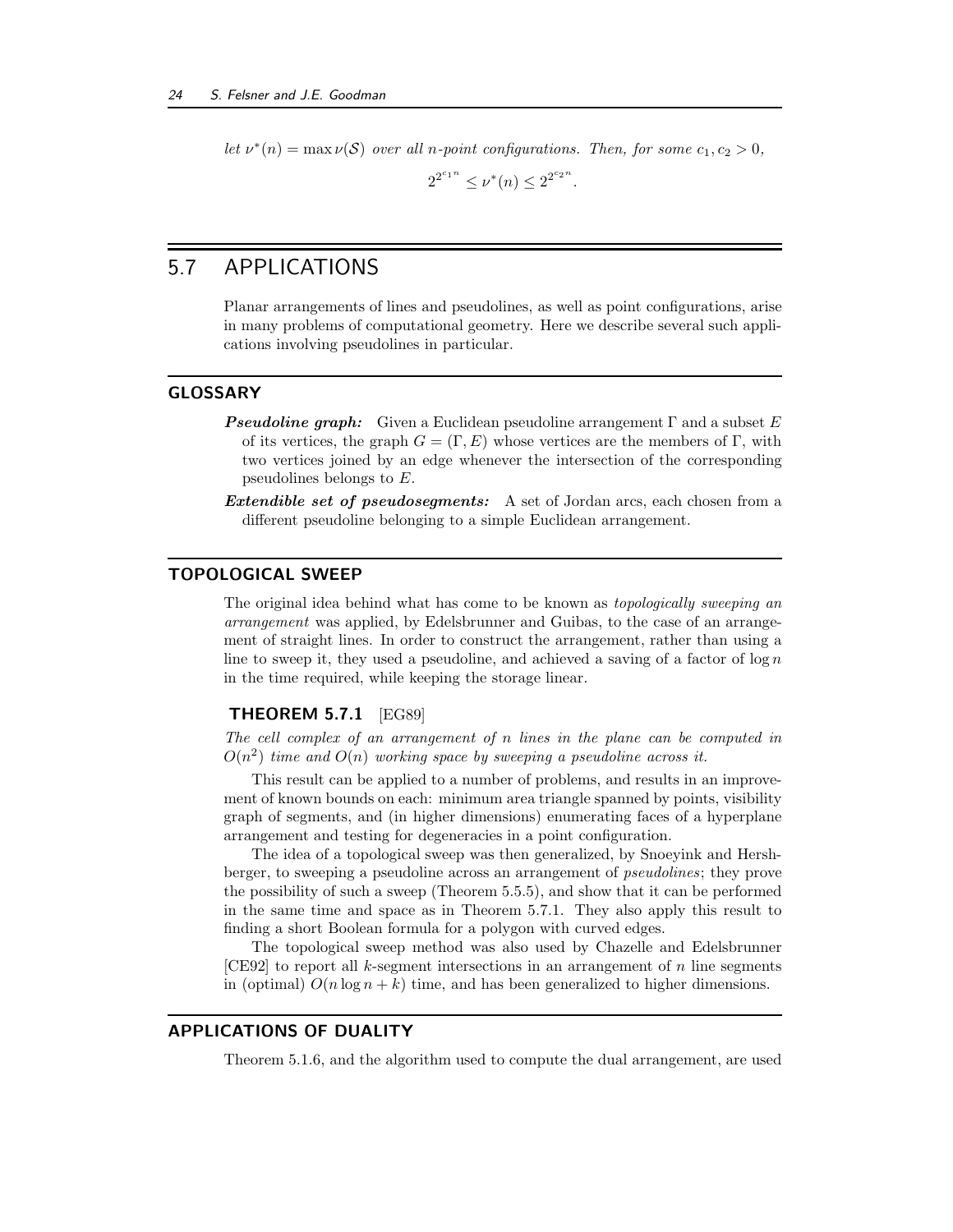by Agarwal and Sharir to compute incidences between points and pseudolines and to compute a subset of faces in a pseudoline arrangement [AS05]. An additional application is due to Sharir and Smorodinsky. Define a diamond in a Euclidean arrangement as two pairs  $\{l_1, l_2\}$ ,  $\{l_3, l_4\}$  of pseudolines such that the intersection of one pair lies above each member of the second and the intersection of the other pair below each member of the first.

### THEOREM 5.7.2 [SS03]

Let  $\Gamma$  be a simple Euclidean pseudoline arrangement, E a subset of vertices of  $\Gamma$ . and  $G = (\Gamma, E)$  the corresponding pseudoline graph. Then there is a drawing of G in the plane, with the edges constituting an extendible set of pseudosegments, such that for any two edges  $e, e'$  of  $G, e$  and  $e'$  form a diamond if and only if their corresponding drawings cross.

Conversely, for any graph  $G = (V, E)$  drawn in the plane with its edges constituting an extendible set of pseudosegments, there is a simple Euclidean arrangement  $Γ$  of pseudolines and a one-to-one mapping  $φ$  from V onto  $Γ$  with each edge uv  $∈ E$ mapped to the vertex  $\phi(u) \cap \phi(v)$  of  $\Gamma$ , such that two edges in E cross if and only if their images are two vertices of  $\Gamma$  forming a diamond.

This can then be used to provide a simple proof of the Tamaki-Tokuyama theorem:

## **THEOREM 5.7.3** [TT97]

Let  $\Gamma$  and  $G$  be as in Theorem 5.7.2. If  $\Gamma$  is diamond-free, then  $G$  is planar, and hence  $|E| \leq 3n - 6$ .

## PSEUDOTRIANGULATIONS

A pseudotriangle is a simple polygon with exactly three convex vertices, and a pseudotriangulation is a tiling of a planar region into pseudotriangles. Pseudotriangulations first appeared as subdivisions of a polygon obtained by adding a collection of noncrossing geodesic paths between vertices of the polygon. The name pseudotriangulation was coined by Pocchiola and Vegter [PV94]. They discovered them when studying the visibility graph of a collection of pairwise disjoint convex obstacles.

Pseudotriangulations have an interesting connection with arrangements of pseudolines: A pseudotriangle in  $\mathbb{R}^2$  has a unique interior tangent parallel to each direction. Dualizing the supporting lines of these tangents of a pseudotriangle we obtain the points of an x-monotone curve. Now consider a collection of pseudotriangles with pairwise disjoint interiors (for example those of a pseudotriangulation). Any two of them have exactly one common interior tangent, so the dual pseudolines form a pseudoline arrangement. Every line arrangement can be obtained with this construction. Pocchiola and Vegter also show that some nonstretchable arrangements can be obtained.

Streinu [Str05] studied minimal pseudotriangulations of point sets in the context of her algorithmic solution of the Carpenter's Rule problem previously settled existentially by Connelly, Demaine, and Rote [CDR00]. She obtained the following characterization of minimal pseudotriangulations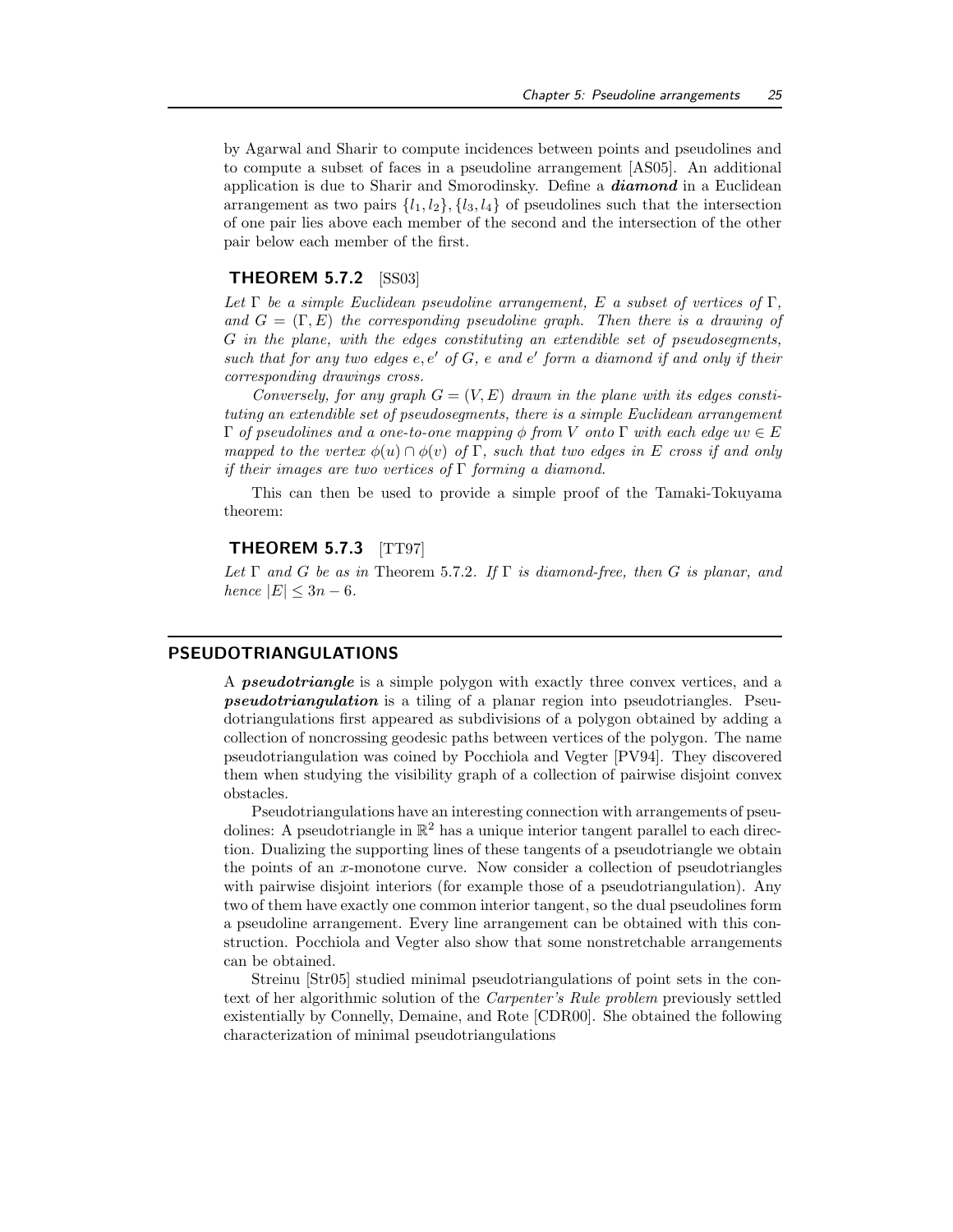## THEOREM 5.7.4 [Str05]

The following properties are equivalent for a geometric graph  $T$  on a set  $P$  of  $n$ vertices.

- (i)  $T$  is a pseudotriangulation of  $P$  with the minimum possible number of edges, i.e., a minimal pseudotriangulation.
- (ii) Every vertex of T has an angle of size  $>\pi$ , i.e., T is a pointed pseudotriangulation.
- (iii) T is a pseudotriangulation of P with  $2n-3$  edges.
- (iv) T is noncrossing, pointed, and has  $2n-3$  edges.

There has been a huge amount of research related to pseudotriangulations. Aichholzer et al. proved Conjecture 5.7.7 from the previous edition of this chapter, see [RSS08, Thm. 3.7]. A detailed treatment and an ample collection of references can be found in the survey article of Rote, Santos, and Streinu [RSS08]. We only mention some directions of research on pseudotriangulations

- Polytopes of pseudotriangulations.
- Combinatorial properties, flips of pseudotriangulations and enumeration.
- Connections with rigidity theory.
- Combinatorial pseudotriangulations and their stretchability.

Pilaud and Pocciola [PP12] extended the correspondence between pseudoline arrangements and pseudotriangulations to some other classes of geometric graphs. The **k-kernel** of a Euclidean arrangement of pseudolines is obtained by deleting the first  $k$  and the last  $k$  levels of the arrangement. If the arrangement is given by a wiring diagram this corresponds to deleting the first  $k$  and the last  $k$  horizontal lines.

Call an arrangement B of  $n-2k$  pseudolines a k-descendant of an arrangement A of n pseudolines if B can be drawn on the lines of the k-kernel of A such that at a crossing of the k-kernel the lines of  $\beta$  either cross or touch each other, Figure 5.7.1 shows an example.



## THEOREM 5.7.5 [PP12]

(i) For a point set P and its dual arrangement  $A_P$  there is a bijection between pointed pseudotriangulations of  $P$  and 1-descendants of  $A_P$ .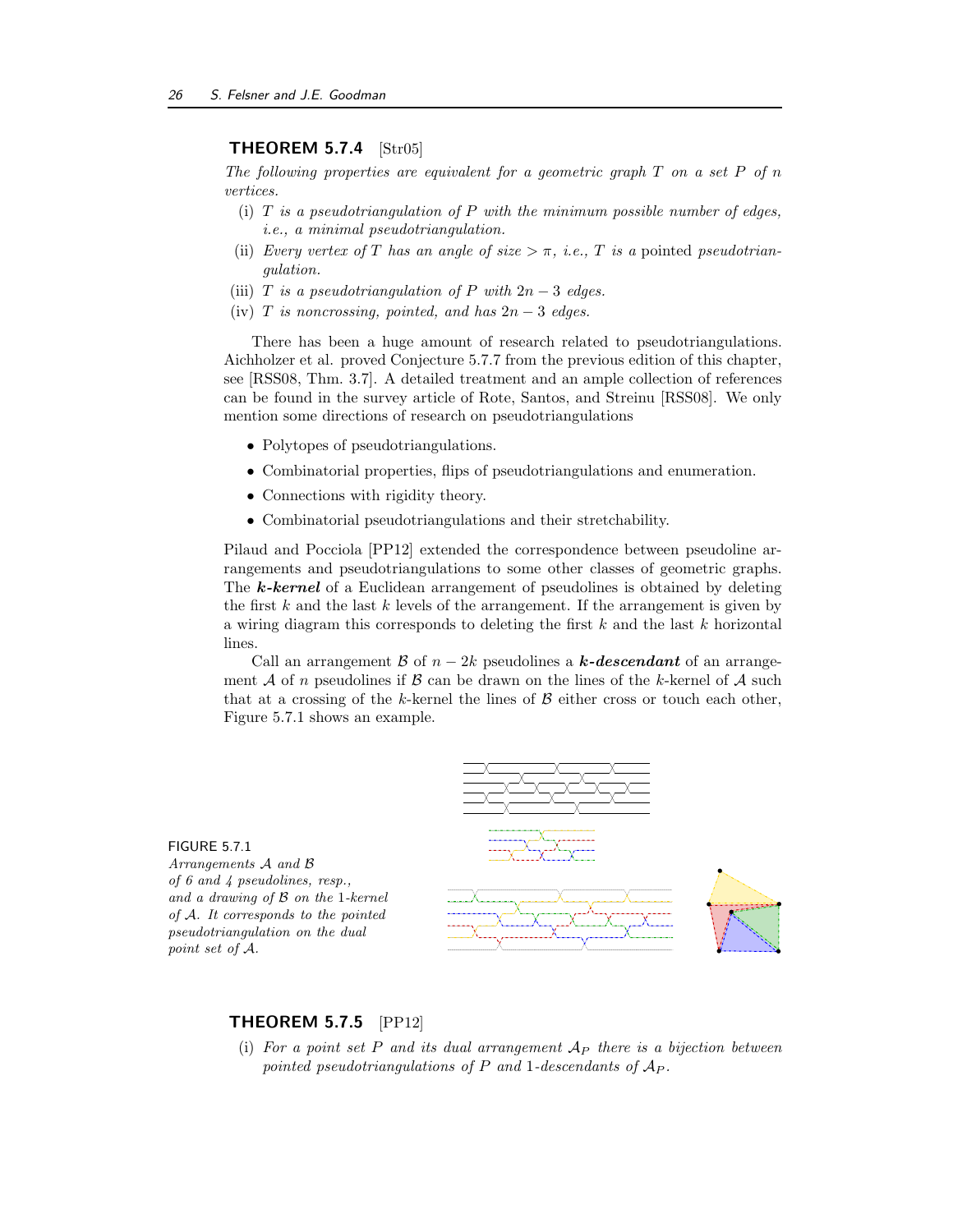(ii) For a set  $C_n$  in convex position and its dual arrangement  $C_n$  (a cyclic arrangement) there is a bijection between k-triangulations of  $C_n$  and k-descendants of  $\mathcal{C}_n$ .

Both parts of the theorem can be proven by showing that the objects on both sides of the bijection have corresponding flip-structures. Pilaud and Pocciola also consider the k-descendants of the dual arrangement of nonconvex point sets; their duals are k-pseudotriangulations.

Another generalization relates pseudotriangulations of the free space of a set of disjoint convex bodies in the plane with k-descendants of arrangements of double pseudolines. This is based on the duality between sets of disjoint convex bodies and arrangements of double pseudolines in the projective plane. A thorough study of this duality can be found in [HP14].

## PSEUDOPOLYGONS

A polygon is a cyclic sequence of vertices and noncrossing edges on a configuration of points. Similarly a pseudopolygon is based on vertices and edges taken from generalized configuration of points (see Section 5.2), O'Rourke and Streinu studied pseudopolygons in the context of visibility problems. They prove

## THEOREM 5.7.6 [OS96]

There is a polynomial-time algorithm to decide whether a graph is realizable as the vertex-edge pseudo-visibility graph of a pseudopolygon.

The recognition problem for vertex-edge visibility graphs of polygons is likely to be hard. So this is another instance where relaxing a problem from straight to pseudo helps.

## 5.8 SOURCES AND RELATED MATERIAL

## FURTHER READING

[BLS+99]: A comprehensive account of oriented matroid theory, including a great many references; most references not given explicitly in this chapter can be traced through this book.

[Ede87]: An introduction to computational geometry, focusing on arrangements and their algorithms.

[Fel04] Covers combinatorial aspects of arrangements. Also includes a chapter on pseudotriangulations.

[GP91, GP93]: Two surveys on allowable sequences and order types and their complexity.

[Grü72]: A monograph on planar arrangements and their generalizations, with excellent problems (many still unsolved) and a very complete bibliography up to 1972.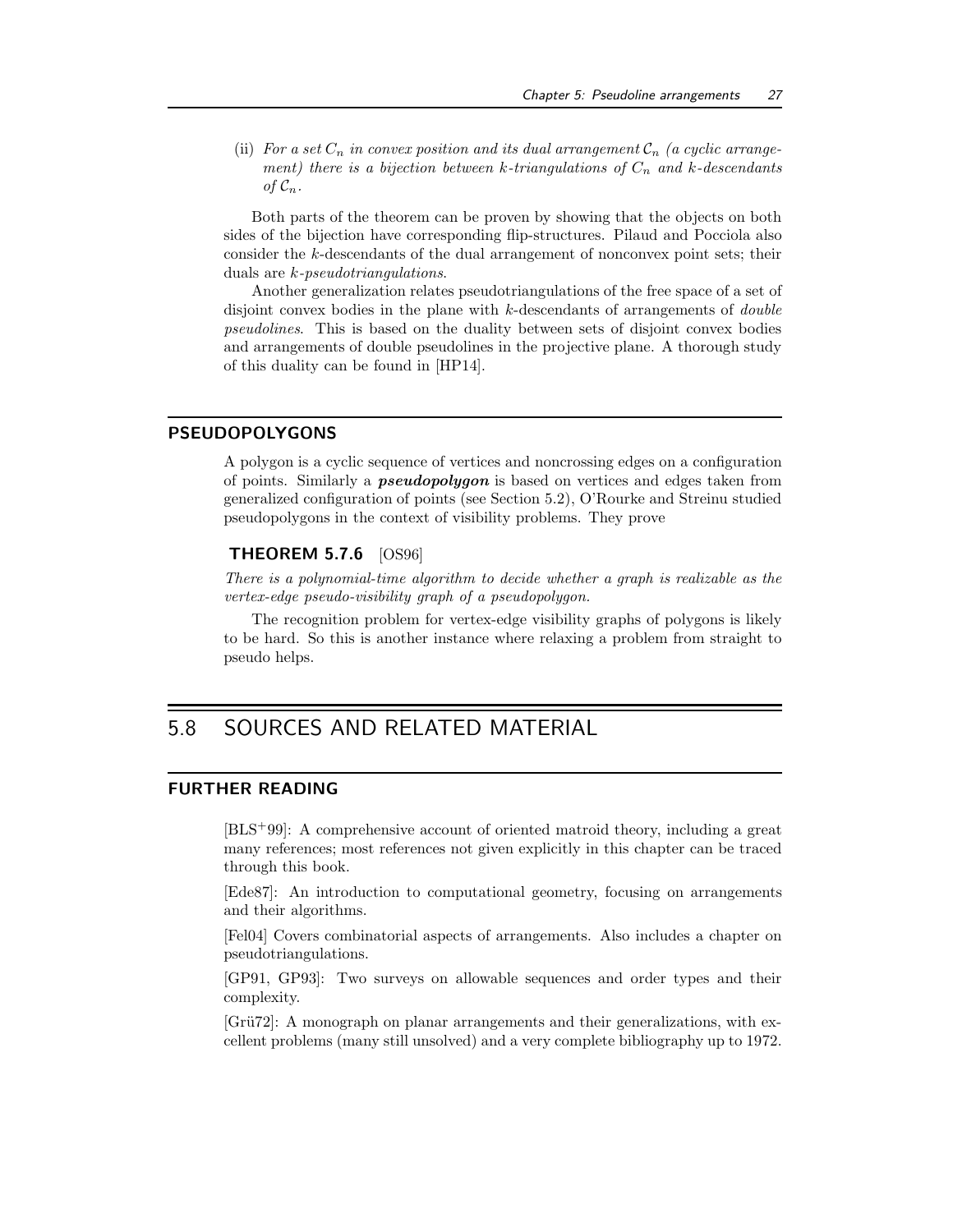## RELATED CHAPTERS

Chapter 1: Finite point configurations

Chapter 4: Helly-type theorems and geometric transversals

Chapter 6: Oriented matroids

Chapter 30: Arrangements

Chapter 38: Computational and quantitative real algebraic geometry

### **REFERENCES**

[AAK01] O. Aichholzer, F. Aurenhammer, and H. Krasser. Enumerating order types for small point sets with applications. Order 19:265–281, 2002. See also

www.ist.tugraz.at/staff/aichholzer/research/rp/triangulations/ordertypes

- [ACH<sup>+</sup>14] O. Aichholzer, J. Cardinal, T. Hackl, F. Hurtado, M. Korman, A. Pilz, R.I. Silveira, R. Uehara, P. Valtr, B. Vogtenhuber, and E. Welzl. Cell-paths in mono- and bichromatic line arrangements in the plane. Disc. Math.  $\mathcal{B}$  Theor. Comp. Sci., 16:317–332, 2014.
- [AK07] O. Aichholzer and H. Krasser. Abstract order type extension and new results on the rectilinear crossing number. Comput. Geom. 36:2–15, 2007.
- [APP<sup>+</sup>14] E. Ackerman, J. Pach, R. Pinchasi, R. Radoicic, and G. Tóth: A note on coloring line arrangements. Electr. J. Comb., 21:P2.23, 2014.
- [AS05] P.K. Agarwal and M. Sharir. Pseudo-line arrangements: duality, algorithms, and applications. SIAM J. Comput., 34:526–552, 2005.
- [AZ99] M. Aigner and G.M. Ziegler. *Proofs from THE BOOK*. 5th edition, Springer, 2014.
- [BBL08] N. Bartholdi, J. Blanc, and S. Loisel. On simple arrangements of lines and pseudo-lines in  $\mathbb{P}^2$  and  $\mathbb{R}^2$  with the maximum number of triangles. In J.E. Goodman J. Pach, and R. Pollack, editors, Surveys on Discrete and Computational Geometry: Twenty Years Later, pages 105–116, AMS, 2008.
- [BCC<sup>+</sup>13] P. Bose, J. Cardinal, S. Collette, F. Hurtado, M. Korman, S. Langerman, and P. Taslakian. Coloring and guarding arrangements. Disc. Math. & Theor. Comp. Sci., 15:139–154, 2013.
- [BEPY91] M. Bern, P. Eppstein, P. Plassmann, and F. Yao. Horizon theorems for lines and polygons. In J.E. Goodman, R. Pollack and W. Steiger, editors, Discrete and Computational Geometry: Papers from the DIMACS Special Year, pages 45–66, AMS, 1991.
- [Ber08] L.W. Berman. Symmetric simplicial pseudoline arrangements. Electr. J. Comb., 15:R13, 2008.
- [Bla11] J. Blanc. The best polynomial bounds for the number of triangles in a simple arrangement of n pseudo-lines. Geombinatorics, 21:5–17, 2011.
- [BLS<sup>+</sup>99] A. Björner, M. Las Vergnas, B. Sturmfels, N. White, and G.M. Ziegler. *Oriented Ma*troids. 2nd edition, volume 46 of Encyclopedia of Mathematics, Cambridge University Press, 1999.
- [Bok08] J. Bokowski. On heuristic methods for finding realizations of surfaces. In Bobenko et al., editors, Discrete Differential Geometry, volume 38 of Oberwolfach Seminars, pages 255–260, Birkhäuser, 2008.
- [BRS<sup>+</sup>05] J. Balogh, O. Regev, C. Smyth, W. Steiger, and M. Szegedy. Long monotone paths in line arrangements. Discrete Comput. Geom., 32:167–176, 2005.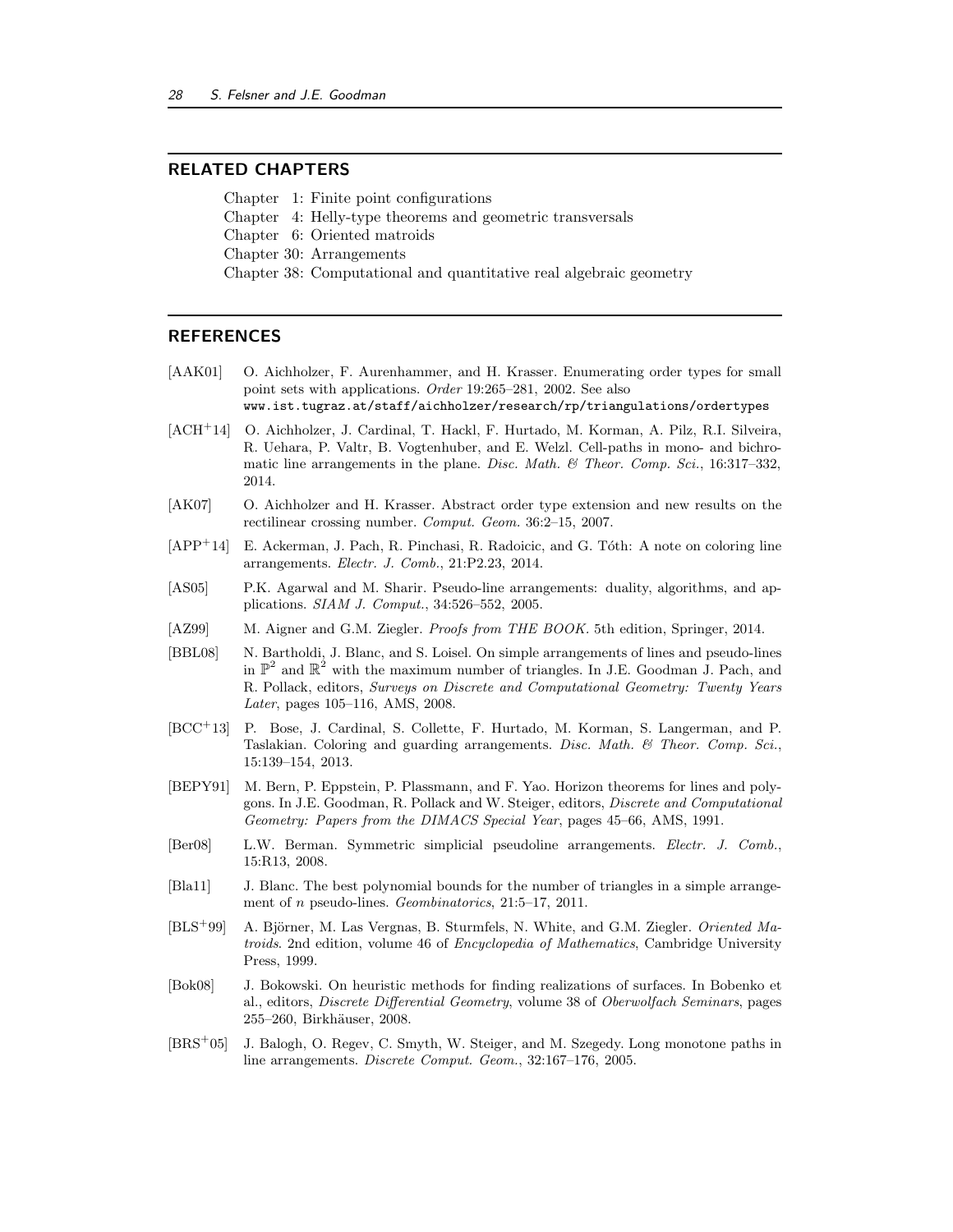- [BS89a] J. Bokowski and B. Sturmfels. An infinite family of minor-minimal nonrealizable 3 chirotopes. Math. Zeitschrift, 200:583–589, 1989.
- [BS89b] J. Bokowski and B. Sturmfels. Computational Synthetic Geometry. Volume 1355 of Lecture Notes in Math., Springer, 1989.
- [Can69] R.J. Canham. A theorem on arrangements of lines in the plane. Israel J. Math., 7:393– 397, 1969.
- [CDR00] R. Connelly, E.D. Demaine, and G. Rote. Straightening polygonal arcs and convexifying polygonal cycles. Proc. 41st IEEE Sympos. Found. Comput. Sci., pages 432–442, 2000.
- [CE92] B. Chazelle and H. Edelsbrunner. An optimal algorithm for intersecting line segments in the plane. J. ACM 39:1–54, 1992.
- [CEG<sup>+</sup>90] K. Clarkson, H. Edelsbrunner, L. Guibas, M. Sharir, and E. Welzl. Combinatorial complexity bounds for arrangements of curves and spheres. Discrete Comput. Geom., 5:99–160, 1990.
- [Cun12] M. Cuntz. Simplicial arrangements with up to 27 lines. Discrete Comput. Geom., 48:682–701, 2012.
- [DP98] T. Dey and J. Pach. Extremal problems for geometric hypergraphs. Discrete Comput. Geom., 19:473–484, 1998.
- [Dum05] A. Dumitrescu. Monotone Paths in Line Arrangements with a Small Number of Directions. Discrete Comput. Geom., 33:687–697, 2005.
- [Ede87] H. Edelsbrunner. Algorithms in Combinatorial Geometry. Springer, 1987.
- [EG89] H. Edelsbrunner and L.J. Guibas. Topologically sweeping an arrangement. J. Comput. System Sci., 38:165–194, 1989; Corrigendum: 42:249–251, 1991.
- [EP95] P. Erdős and G. Purdy. Extremal problems in combinatorial geometry. In Grötschel et al., editors, Handbook of Combinatorics, vol. 1, Elsevier, 1995.
- [Epp14] D. Eppstein Drawing arrangement graphs in small grids, or how to play planarity. J. Graph Algo. Appl., 18:211–231, 2014.
- [EW86] H. Edelsbrunner and E. Welzl. On the maximal number of edges of many faces in arangements. J. Combin. Theory, Ser. A, 41:159–166, 1986.
- [Fel97] S. Felsner. On the number of arrangements of pseudolines. Discrete Comput. Geom., 18:257–267, 1997.
- [Fel04] S. Felsner. Geometric Graphs and Arrangements. Vieweg, 2004.
- [FHNS00] S. Felsner, F. Hurtado, M. Noy, and I. Streinu. Hamiltonicity and colorings of arrangement graphs. Discrete Appl. Math., 154:2470–2483, 2006.
- [Fin] L. Finschi. Homepage of Oriented Matroids. http://www.om.math.ethz.ch.
- [FK99] S. Felsner and K. Kriegel. Triangles in Euclidean arrangements. Discrete Comput. Geom., 22:429–438, 1999.
- [FMM13] K. Fukuda, H. Miyata, and S. Moriyama. Complete enumeration of small realizable oriented matroids. Discrete Comput. Geom., 49:359–381, 2013.
- [FR98] D. Forge and J.L. Ramírez Alfonsín. Straight line arrangements in the real projective plane. Discrete Comput. Geom., 20:155–161, 1998.
- [FR01] D. Forge and J.L. Ramírez Alfonsín. On counting the k-face cells of cyclic arrangements. Europ. J. Combin., 22:307–312, 2001.
- [FV11] S. Felsner and P. Valtr. Coding and counting arrangements of pseudolines. Discrete Comput. Geom., 46:405–416, 2011.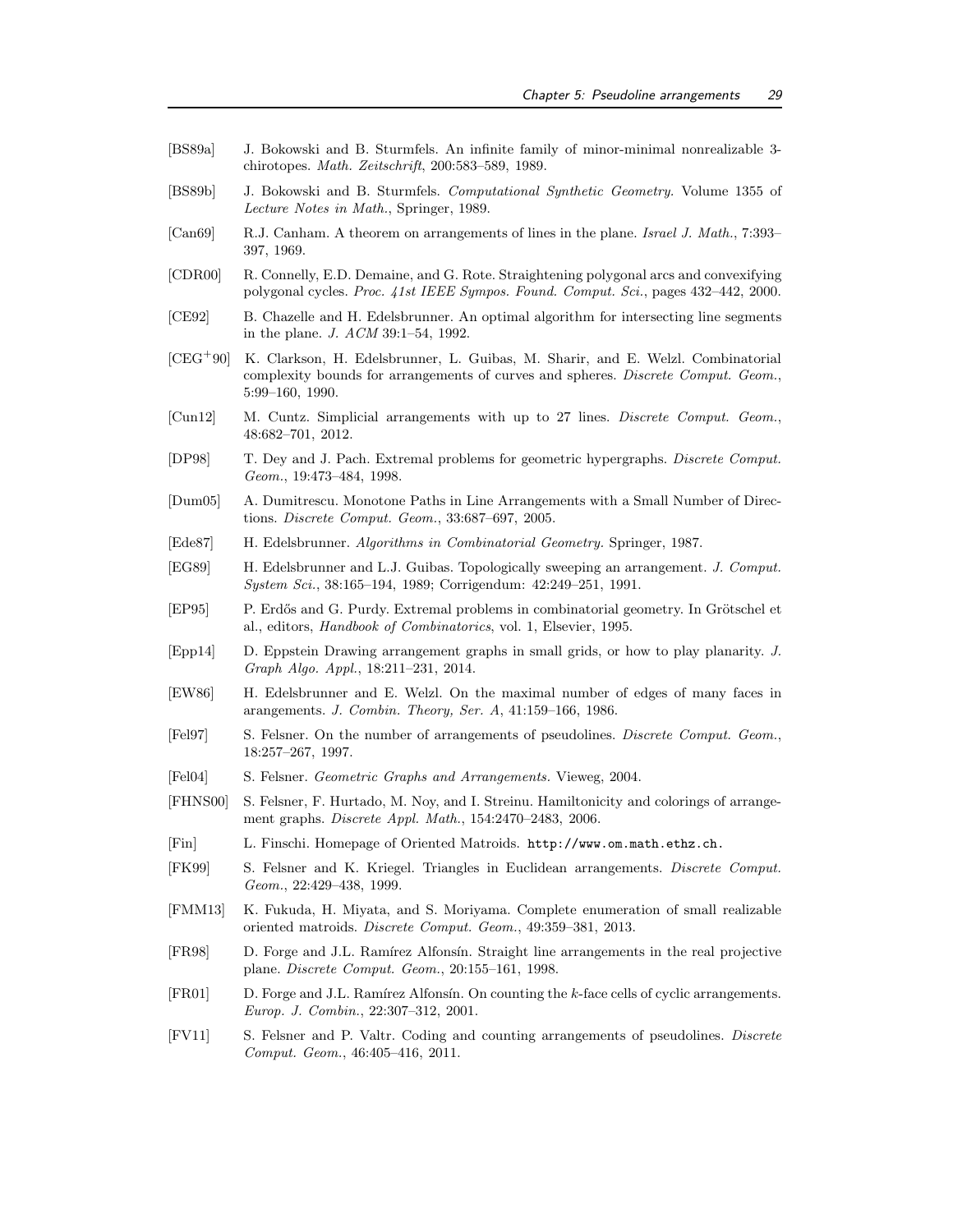- [FW01] S. Felsner and H. Weil. Sweeps, arrangements, and signotopes. Discrete Appl. Math., 109:67–94, 2001.
- [FZ01] S. Felsner and G.M. Ziegler. Zonotopes Associated with Higher Bruhat Orders. Discrete Math., 241:301–312, 2001.
- [Goo80] J.E. Goodman. Proof of a conjecture of Burr, Grünbaum, and Sloane. *Discrete Math.*, 32:27–35, 1980.
- [GP80a] J.E. Goodman and R. Pollack. On the combinatorial classification of nondegenerate configurations in the plane. J. Combin. Theory, Ser. A, 29:220–235, 1980.
- [GP80b] J. E. Goodman and R. Pollack. Proof of Grünbaum's conjecture on the stretchability of certain arrangements of pseudolines. J. Combin. Theory, Ser. A, 29:385–390, 1980.
- [GP81a] J.E. Goodman and R. Pollack. A combinatorial perspective on some problems in geometry. Congressus Numerantium, 32:383–394, 1981.
- [GP81b] J. E. Goodman and R. Pollack. Three points do not determine a (pseudo-) plane. J. Combin. Theory, Ser. A, 31:215–218, 1981.
- [GP82a] J.E. Goodman and R. Pollack. Helly-type theorems for pseudoline arrangements in  $P^2$ . J. Combin. Theory, Ser. A, 32:1–19, 1982.
- [GP82b] J. E. Goodman and R. Pollack. A theorem of ordered duality. Geometriae Dedicata, 12:63–74, 1982.
- [GP84] J.E. Goodman and R. Pollack. Semispaces of configurations, cell complexes of arrangements. J. Combin. Theory, Ser. A, 37:257–293, 1984.
- [GP85] J.E. Goodman and R. Pollack. A combinatorial version of the isotopy conjecture. Ann. New York Acad. Sci., 440:31–33, 1985.
- [GP91] J.E. Goodman and R. Pollack. The complexity of point configurations. Discrete Appl. Math., 31:167–180, 1991.
- [GP93] J.E. Goodman and R. Pollack. Allowable sequences and order types in discrete and computational geometry. In J. Pach, editor, New Trends in Discrete and Computational Geometry, volume 10 of Algorithms Combin., pages 103–134, Springer, 1993.
- [GPS89] J. E. Goodman, R. Pollack, and B. Sturmfels. Coordinate representation of order types requires exponential storage. Proc. 21th Sympos. Comput. Geom., pages 405–410, AMS Press, 1989.
- [GPW96] J.E. Goodman, R. Pollack, and R. Wenger. There are uncountably many universal topological planes. Geom. Dedicata, 59:157–162, 1996.
- [GPWZ94] J.E. Goodman, R. Pollack, R. Wenger, and T. Zamfirescu. Arrangements and topological planes. Amer. Math. Monthly, 101:866–878, 1994.
- [Grü71] B. Grünbaum. Arrangements of hyperplanes. Congressus Numerantium, 3:41-106, 1971.
- [Grü72] B. Grünbaum. Arrangements and Spreads. Volume 10 of CBMS Regional Conf. Ser. in Math. AMS, 1972.
- [Grü09] B. Grünbaum. A catalogue of simplicial arrangements in the real projective plane. Ars Math. Contemp., 2:1–25, 2009.
- [Grü13] B. Grünbaum. Simplicial arrangements revisited. Ars Math. Contemp., 6:419-433, 2013.
- [Har85] H. Harborth. Some simple arrangements of pseudolines with a maximum number of triangles. Ann. New York Acad. Sci., 440:31–33, 1985.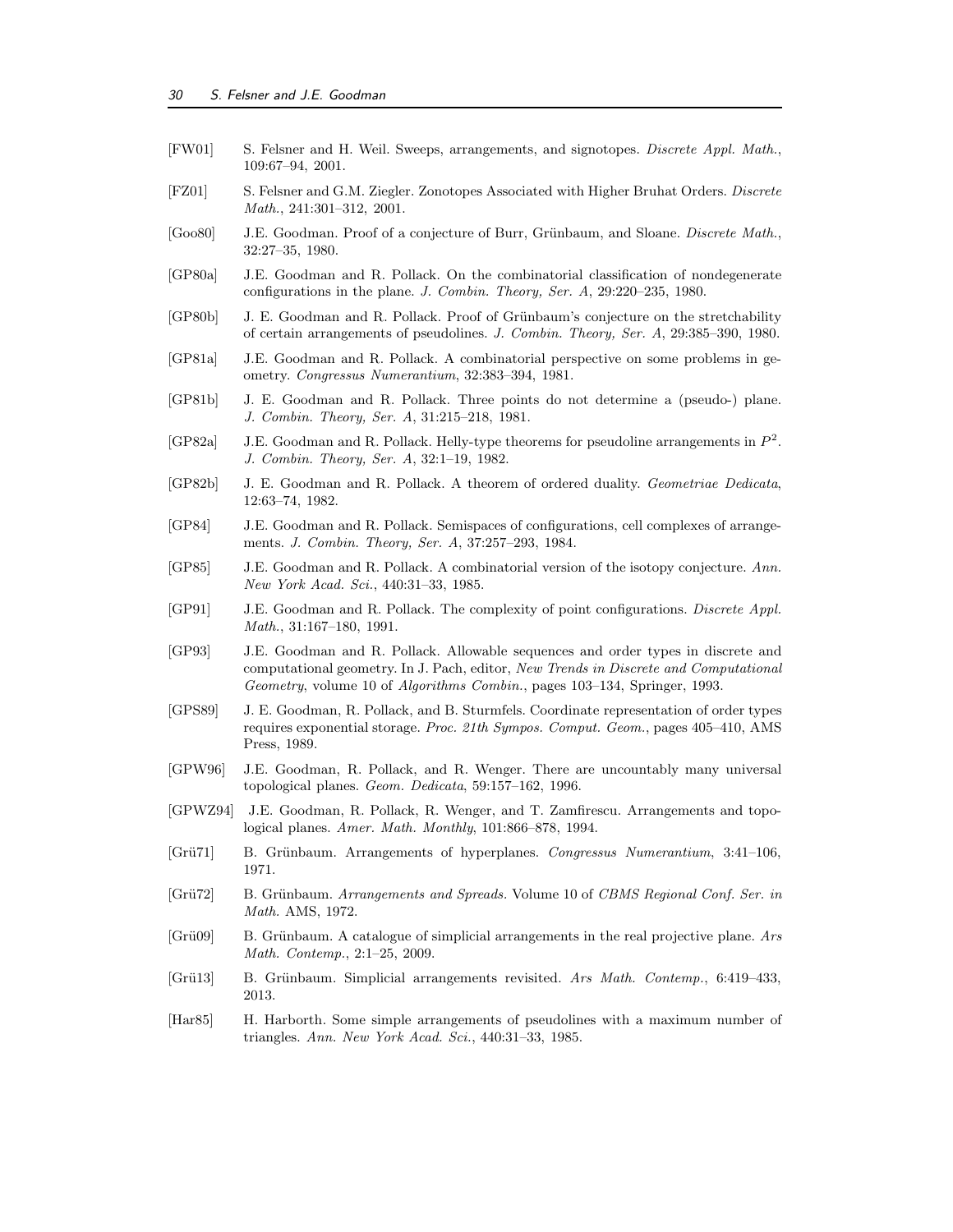- [HKM15] U. Hoffmann, L. Kleist, and T. Miltzow. Upper and lower bounds on long dual paths in line arrangements. In Proc. 40th Sympos. Math. Foundations of Comp. Sci. (MFCS), volume 9235 of Lecture Notes in Comput. Sci., pages 407–419, Springer, 2015.
- [HM02] H. Harborth and M. Möller. An arrangement graph without a Hamiltonian cycle decomposition. Bull. Inst. Combin. Appl., 34:7–9, 2002.
- [HP14] L. Habert and M. Pocchiola. Arrangements of double pseudolines. arXiv:1101.1022v3, 2014.
- [Jam85] R.E. Jamison. A survey of the slope problem. Ann. New York Acad. Sci., 440: 34–51, 1985.
- [Knu92] D.E. Knuth. Axioms and Hulls. Volume 606 of Lecture Notes in Comput. Sci., Springer, 1992.
- [KSYM11] J. Kawahara, T. Saitoh, R. Yoshinaka, and S. Minato. Counting primitive sorting networks by PiDDs. Hokkaido University, TCS Technical Reports, TCS-TR-A-11-54, 2011. http://www-alg.ist.hokudai.ac.jp/thomas/TCSTR/tcstr\_11\_54/tcstr\_11\_54.pdf
- $[LLM+07]$  J. Leaños, M. Lomelí, C. Merino, G. Salazar, and J. Urrutia. Simple Euclidean arrangements with no  $(\geq 5)$ -gons. Discrete Comput. Geom., 38:595–603, 2007.
- [Lev26] F. Levi. Die Teilung der projektiven Ebene durch Gerade oder Pseudogerade. Ber. Math.-Phys. Kl. Sächs. Akad. Wiss., 78:256-267, 1926.
- [Lom90] H. Lombardi. Nullstellensatz reél effectif et variantes. C. R. Acad. Sci. Paris, Sér. I, 310:635–640, 1990.
- [LPS14] B.D. Lund, G.B. Purdy, and J.W. Smith. A pseudoline counterexample to the strong dirac conjecture. Electr. J. Comb., 21:P2.31, 2014.
- [LRS89] D. Ljubić, J.-P. Roudneff, and B. Sturmfels. Arrangements of lines and pseudolines without adjacent triangles. J. Combin. Theory, Ser. A, 50: 24–32, 1989.
- [Mar93] N. Martinov. Classification of arrangements by the number of their cells. *Discrete* Comput. Geom., 9:39–46, 1993.
- [Mat91] J. Matoušek. Lower bounds on the length of monotone paths in arrangements. Discrete Comput. Geom., 6:129–134, 1991.
- [Mel41] E. Melchior. Über Vielseite der projektiven Ebene. Deutsche Math., 5:461–475, 1941.
- [Mnë85] N.E. Mnëv. On manifolds of combinatorial types of projective configurations and convex polyhedra. Soviet Math. Dokl., 32:335–337, 1985.
- [Mnë88] N.E. Mnëv. The universality theorems on the classification problem of configuration varieties and convex polytopes varieties. In O.Ya. Viro, editor, Topology and Geometry-Rohlin Seminar, volume 1346 of Lecture Notes in Math., pages 527–544, Springer, 1988.
- [Nym04] K. Nyman. Linear inequalities for rank 3 geometric lattices. Discrete Comput. Geom., 31:229–242, 2004.
- [OS96] J. O'Rourke and I. Streinu. Pseudo-visibility graphs in pseudo-polygons: Part II. Tech. Report 042, Dept. Comput. Sci., Smith College, Northampton, MA, 1996.
- [Pin12] R. Pinchasi. The zone theorem revisited. http://www2.math.technion.ac.il/~room/ps files/zonespl.pdf
- [PP01] J. Pach and R. Pinchasi. On the number of balanced lines. Discrete Comput. Geom., 25:611–628, 2001.
- [PP12] V. Pilaud and M. Pocchiola. Multitriangulations, Pseudotriangulations and Primitive Sorting Networks. Discrete Comput. Geom., 48:142–191, 2012.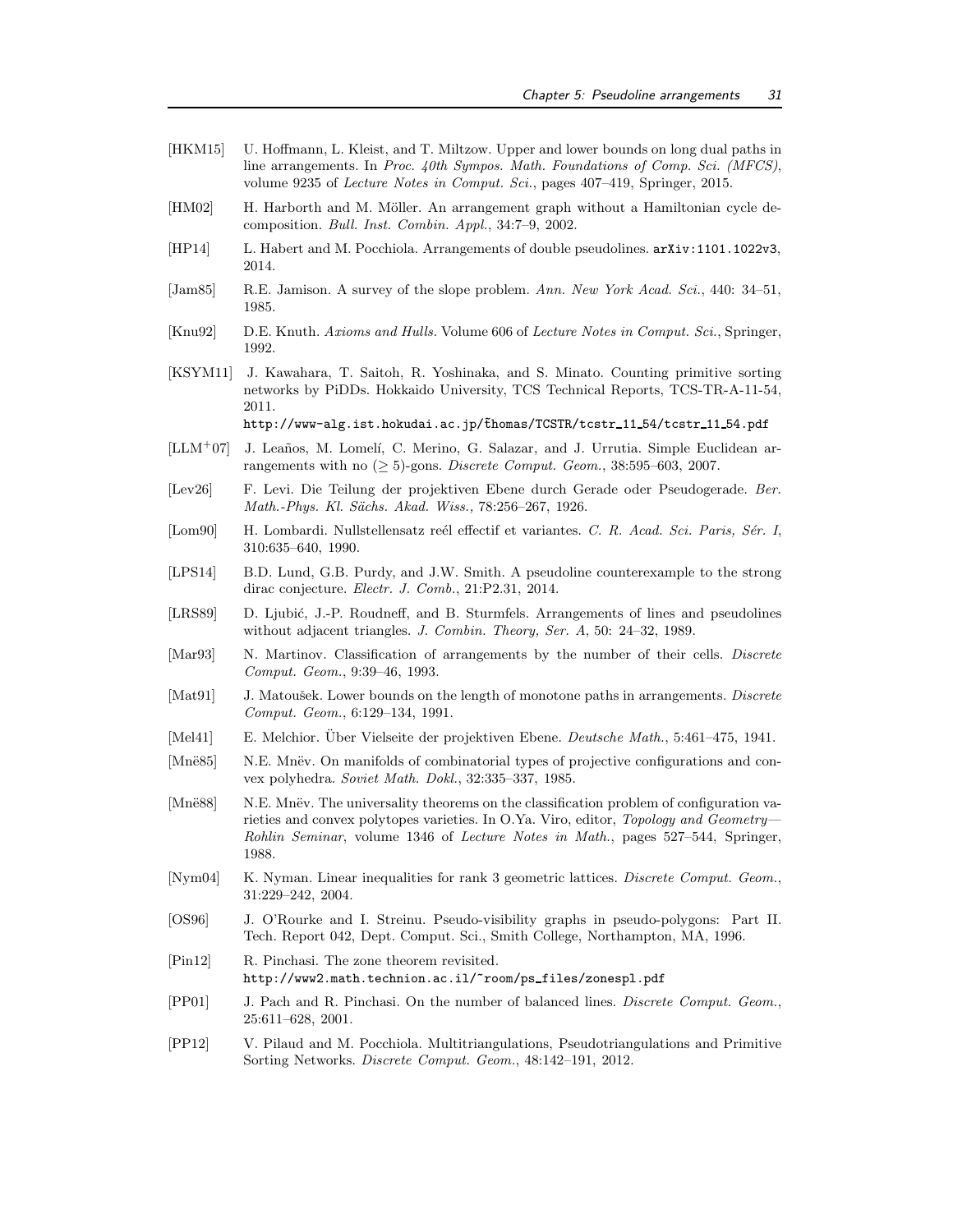| [PS09]                        | J. Pach and M. Sharir. Combinatorial Geometry and its Algorithmic Applications: The<br>Alcalá Lectures. volumne 152 of Mathematical Surveys and Monographs, AMS, 2009.                                                                                                                                          |
|-------------------------------|-----------------------------------------------------------------------------------------------------------------------------------------------------------------------------------------------------------------------------------------------------------------------------------------------------------------|
| [PV94]                        | M. Pocchiola and G. Vegter. Order types and visibility types of configurations of disjoint<br>convex plane sets. Extended abstract, Tech. Report 94-4, Labo. d'Inf. de l'ENS, Paris,<br>1994.                                                                                                                   |
| [Ric89]                       | J. Richter. Kombinatorische Realisierbarkeitskriterien für orientierte Matroide. Mitt.<br>Math. Sem. Gießen, 194:1-112, 1989.                                                                                                                                                                                   |
| [Ric96a]                      | J. Richter-Gebert. Realization Spaces of Polytopes. Volume 1643 of Lecture Notes in<br>Math., Springer, 1996.                                                                                                                                                                                                   |
| [Ric96b]                      | J. Richter-Gebert. Two interesting oriented matroids. <i>Documenta Math.</i> , 1:137-148,<br>1996.                                                                                                                                                                                                              |
| $\left[\text{Rin}56\right]$   | G. Ringel. Teilungen der Ebene durch Geraden oder topologische Geraden. Math. Z.,<br>$64:79-102, 1956.$                                                                                                                                                                                                         |
| $\left[\text{Rin}57\right]$   | G. Ringel. Über Geraden in allgemeiner Lage. Elem. Math., 12:75-82, 1957.                                                                                                                                                                                                                                       |
| $\left[ \text{Rou87} \right]$ | J.-P. Roudneff. Quadrilaterals and pentagons in arrangements of lines. Geom. Dedicata,<br>23:221-227, 1987.                                                                                                                                                                                                     |
| [Rou88a]                      | J.-P. Roudneff. Arrangements of lines with a minimal number of triangles are simple.<br>Discrete Comput. Geom., 3:97-102, 1988.                                                                                                                                                                                 |
| [Rou88b]                      | J.-P. Roudneff. Tverberg-type theorems for pseudoconfigurations of points in the plane.<br>European J. Combin., 9:189-198, 1988.                                                                                                                                                                                |
| [Rou96]                       | J.-P. Roudneff. The maximum number of triangles in arrangements of (pseudo-) lines.<br>J. Combin. Theory, Ser. B, 66:44-74, 1996.                                                                                                                                                                               |
| [RS88]                        | J.-P. Roudneff and B. Sturmfels. Simplicial cells in arrangements and mutations of<br>oriented matroids. Geom. Dedicata, 27:153-170, 1988.                                                                                                                                                                      |
| [RSS08]                       | G. Rote, F. Santos, and I. Streinu. Pseudo-triangulations-a survey. In J.E. Goodman<br>J. Pach, and R. Pollack, editors, Surveys on Discrete and Computational Geometry:<br>Twenty Years Later, pages 343-410, AMS, 2008.                                                                                       |
| $\left[\text{RT03}\right]$    | R. Radoičić and G. Tóth. Monotone paths in line arrangements. Comput. Geom.,<br>24:129-134, 2003.                                                                                                                                                                                                               |
| [SE88]                        | P. Salamon and P. Erdős. The solution to a problem of Grünbaum. Canad. Math. Bull.,<br>31:129-138, 1988.                                                                                                                                                                                                        |
| [SH91]                        | J. Snoeyink and J. Hershberger. Sweeping arrangements of curves. In J.E. Goodman,<br>R. Pollack, and W. Steiger, editors, <i>Discrete and Computational Geometry: Papers</i><br>from the DIMACS Special Year, volume 6 of DIMACS Series in Discrete Math. and<br>Theor. Comput. Sci., pages 309-349, AMS, 1991. |
| [Sha79]                       | R. W. Shannon. Simplicial cells in arrangements of hyperplanes. Geom. Dedicata,<br>8:179-187, 1979.                                                                                                                                                                                                             |
| [Sho91]                       | P. Shor. Stretchability of pseudolines is NP-hard. In P. Gritzmann and B. Sturmfels,<br>editors, Applied Geometry and Discrete Mathematics—The Victor Klee Festschrift,<br>volume 4 of DIMACS Series in Discrete Math. and Theor. Comput. Sci., pages 531–<br>554, AMS, 1991.                                   |
| SS94                          | W. Steiger and I. Streinu. A pseudo-algorithmic separation of lines from pseudo-lines.<br><i>Inf. Process. Lett.</i> , 53:295-299, 1995.                                                                                                                                                                        |
| [SS03]                        | M. Sharir and S. Smorodinsky. Extremal configurations and levels in pseudoline ar-<br>rangements. In Proc. 8th Workshop on Algorithms and Data Structures (WADS), vol-<br>ume 2748 of Lecture Notes in Comp. Sci., pages 127-139, Springer, 2003.                                                               |